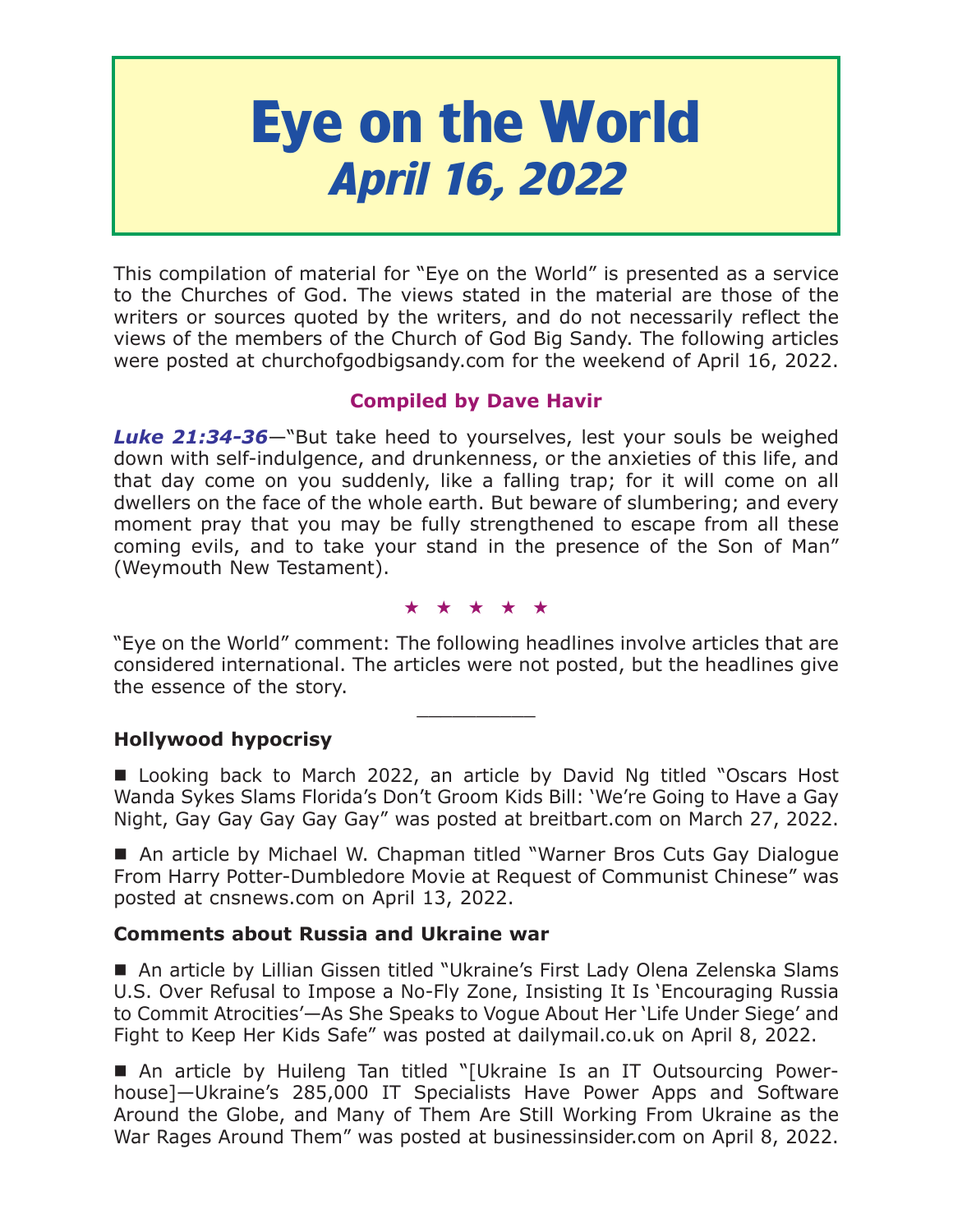■ An article by Sarah Al-Arshani titled "Zelenskyy Says an EU Politician Told Him to Show Proof That What's Happened in Ukraine 'Was Not Staged' " was posted at businessinsider.com on April 9, 2022.

 An article by Chris Jewers titled "Putin Calls in the Butcher of Syria: General Who Helped Assad as He Used Chemical Weapons Is Tasked With Rescuing Disastrous Ukraine Invasion After '19,000 Troops' Died in Push to Kyiv—As Russia Prepares New Assault in East" was posted at dailymail.co.uk on April 9, 2022.

■ An article by Kelsey Vlamis titled "Russian Soldiers at Chernobyl Spent a Month Sleeping in a Radioactive Forest, Exposed Themselves to Potentially Dangerous Levels of Radiation, and Ignored Their Own Nuclear Experts" was posted at businessinsider.com on April 9, 2022.

 An article by Sophia Ankel titled "Russian Troops Who Seized Chernobyl Will Soon Suffer the Effects of Radiation Exposure After Digging Trenches in the Nuclear Zone, Ukraine Official Says" was posted at businessinsider.com on April 13, 2022.

■ An article by Susan Jones titled "U.S. Howitzers, Humvees, Helicopters, Chemical/Nuclear Protective Gear Heading to Ukraine" was posted at cnsnews. com on April 14, 2022.

 An article by Patrick Goodenough titled "Flagship of Russia's Black Sea Fleet Sinks, After Reported Ukrainian Missile Strike" was posted at cnsnews. com on April 14, 2022.

## **Boris Johnson visits Ukraine**

■ An article by James Tapsfield titled "Zelensky Says Boris Will 'Go Down in History' After PM Secretly Takes the Train to Kyiv for Talks With Ally—Pledging 120 Armored Vehicles and Anti-Ship Missiles to Help Ukrainian 'Lions' Fight Putin" was posted at dailymail.co.uk on April 10, 2022.

## **Comments about NATO**

 An article by Walter Finch titled "NATO Plans to Deploy Permanent Military Force on Its Border to Defend Against Future Russian Aggression Following Putin's Invasion of Ukraine, Secretary General [Jens Stoltenberg] Reveals" was posted at dailymail.co.uk on April 9, 2022.

■ An article by Rachael Bunyan and Walter Finch titled "Putin's Warning for the West: Vladimir Vows 'Consequences' for Those Who Interfere in Ukraine as He Threatens to Create 'Waves of Migrants' in Europe—After 'Missile System Is Moved Towards Finland' Amid NATO Row" was posted at dailymail. co.uk on April 12, 2022.

■ An article by Chris Tomlinson titled "Italian Farmers Face Crisis as Ukraine War Sees Animal Feed, Fuel, Fertilizer Prices Surge" was posted at breitbart. com on April 12, 2022.

# **Ukrainian and Russian refugees**

■ An article by John Binder titled "Joe Biden Welcomes 10,000 Ukrainians at Border With Plans to Lure More to U.S." was posted at breitbart.com on April 13, 2022.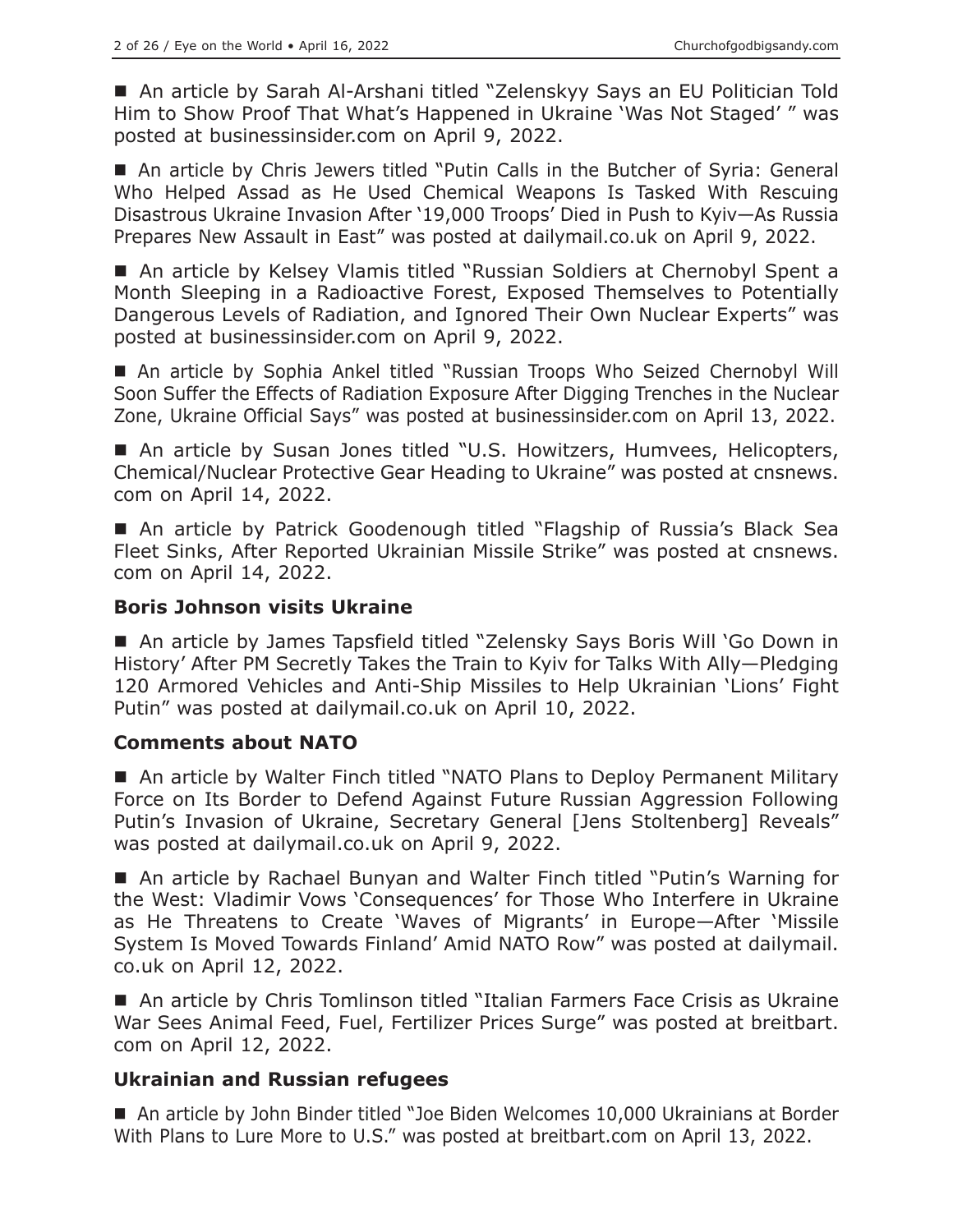# **Sanctions against Russia**

■ An article by Huileng Tan titled "Russian Imports Have Plunged on the Back of the Ukraine War—but Revenue From Its Oil and Gas Exports Has More Than Made Up for It" was posted at businessinsider.com on April 12, 2022.

■ A Reuters article by Guy Faulconbridge and John Stonestreet titled "Putin Tells Europe: You Still Need Russian Gas, but We're Turning East" was posted at reuters.com on April 14, 2022.

■ An article by Sumit Ganguly titled "Want to Know Why India Has Been Soft on Russia? Take a Look at Its Military, Diplomatic and Energy Ties" was posted at theconversation.com on April 14, 2022.

## **Comments about Russian oligarchs**

■ An article by Hannah Towey titled "Wealthy Russians and Oligarchs Are Reportedly Buying as Many as 4 Apartments at Once in Turkey in Attempts to Earn 'Golden Passports' " was posted at businessinsider.com on April 8, 2022.

■ An article by Zahra Tayeb titled "More Than 100 Private Jets Owned by Russian Oligarchs Are Stuck in Dubai After Being Flown There to Escape Sanctions, Reports Say" was posted at businessinsider.com on April 10, 2022.

■ An article by Hannah Towey titled "Former Russia Investor Says Sanctioning Putin's Oligarchs Before the Invasion of Ukraine Would Have Had a 'Much Greater Effect' on the War" was posted at businessinsider.com on April 12, 2022.

■ An article by Dominick Reuter titled "Russian Oligarch Alisher Usmanov's \$735 Million Superyacht, Dilbar—the Largest in the World—Has Been Impounded in Germany" was posted at businessinsider.com on April 13, 2022.

## **Other news about Russia**

■ An article by Patrick Goodenough titled "Russia Running for Leadership Posts in U.N. Agencies for Children, Women" was posted at cnsnews.com on April 13, 2022.

## **Comments about China**

■ A Reuters article by Bhanvi Satija titled "TikTok's Ad Revenue to Surpass Twitter and Snapchat Combined in 2022" was posted at reuters.com on April 11, 2022.

 An article by Warner Todd Huston titled "Report: LeBron James 'Raged' Over Daryl Morey's Pro-Democracy Tweet [in October 2019], Worried Over [His Movie] 'Space Jam' Opening in China [Worried More About His Profits Than Exposing China Abuses]" was posted at breitbart.com on April 15, 2022.

## **Comments about Saudi Arabia**

■ An article by Ewan Palmer titled "Saudi TV Savages Joe Biden as Senile in Comedy Sketch as Relations [Between Countries] Hit Low" was posted at newsweek.com on April 12, 2022.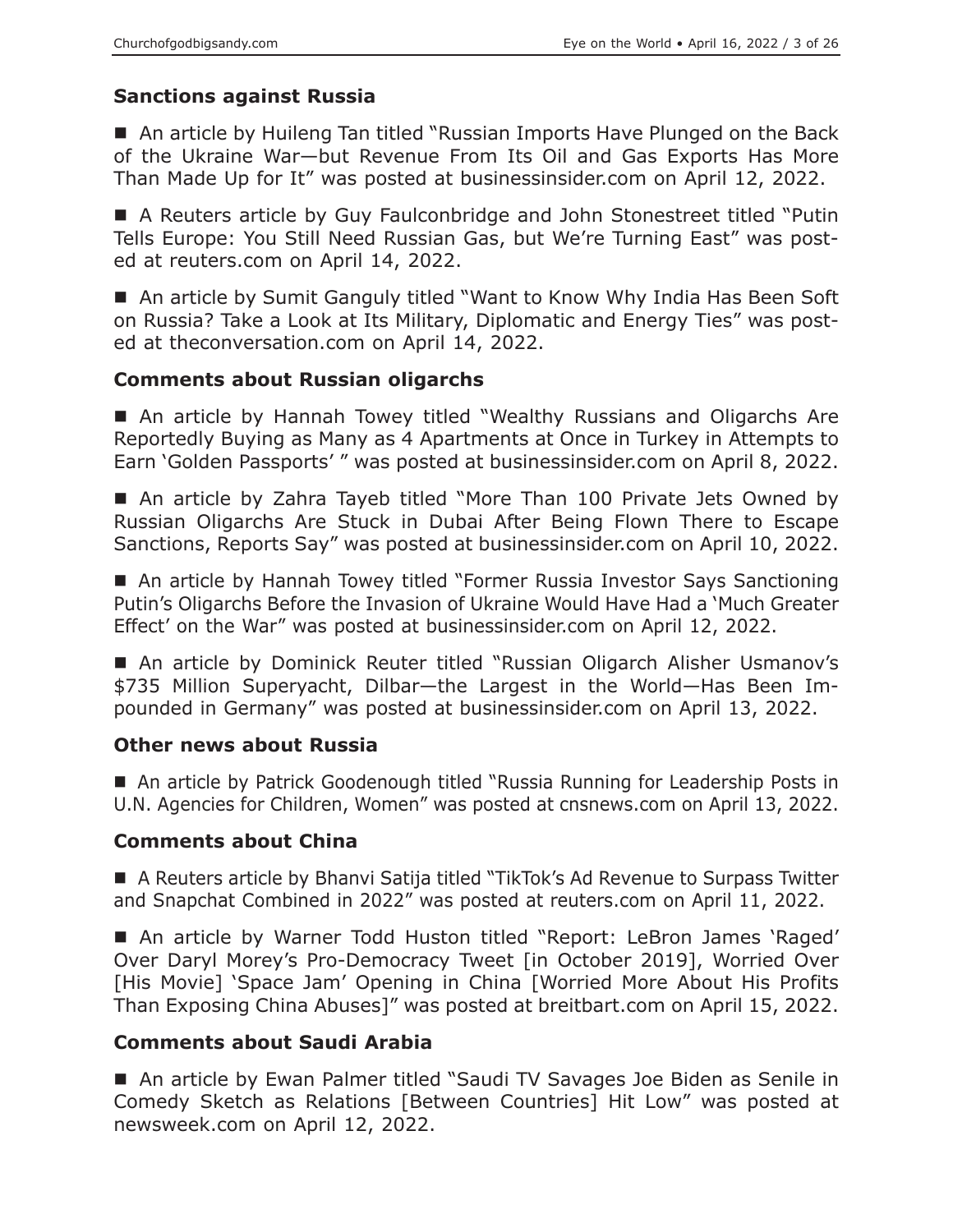## **Comments about climate change**

■ An article by Chris Tomlinson titled "Climate Change Extremists Block Train Carrying Russian Coal to Europe" was posted at breitbart.com on April 13, 2022.

■ An article by Wendell Husebo titled "John Kerry Pushes Green Energy, Says Putin Cannot Exploit Wind, Sun" was posted at breitbart.com on April 13, 2022.

#### **International covid news**

■ An article by Tiffany Ap titled "Shanghai Lockdown: 'We're More Scared of Government Measures Than of the Virus' " was posted at qz.com on April 8, 2022.

■ An article by Jon Brown titled "Canadian Pastor Who Was Jailed for 51 Davs After Speaking to Trucker Convoy Alleges Mistreatment in Prison" was posted at foxnews.com on April 10, 2022.

#### **International miscellaneous news**

■ An article by Jacob thorburn titled "Former Cricketer Imran Khan Is Out as Pakistani PM After Losing Late-Night No-Confidence Vote From MPs: Political Crisis Drags Country to the Brink of Chaos as Rival Groups Clash in the Streets Following Decision" was posted at dailymail.co.uk on April 9, 2022.

■ An article by Frances Martel titled "China Says Ties With Pakistan Remain 'Friendly' After Prime Minister Imran Khan Ousted" was posted at breitbart. com on April 11, 2022.

★★★★★

An article by Staff titled "Temple Mount Tensions: Hundreds Arrested, Palestinian Organizations Threaten Escalation" was posted at jpost.com on April 15, 2022. Following is the article.

 $\overline{\phantom{a}}$  , where  $\overline{\phantom{a}}$ 

Clashes broke out between Palestinian worshipers and Israeli security forces on the Temple Mount on Friday morning after a small group of protesters gathered stones and wood chunks to throw at Jewish worshipers and Israeli security forces.

According to the Red Crescent, 150 have been injured so far, as well as eight Israel Police officers. According to Palestinian reports, police used tear gas, stun grenades, and rubber bullets to break up the crowd that continued to protest after prayers ended. Some Palestinians waved Hamas flags and threw stones and fireworks towards Jewish worshipers at the Western Wall.

Over 300 protesters have been arrested so far.

"Rioters hoisted Hamas flags and threw stones at police," officer Eliyahu Levy told Army Radio. "In order not to infringe on the freedom of worship, we waited until the end of prayers and then went in to disperse the rioters." Israel Police later added that it will not allow rioters to disturb the public right to prayer.

He added that there are around 100 rioters out of approximately 12,000 worshipers.

"We are ready and prepared for any scenario," said Prime Minister Naftali Bennett.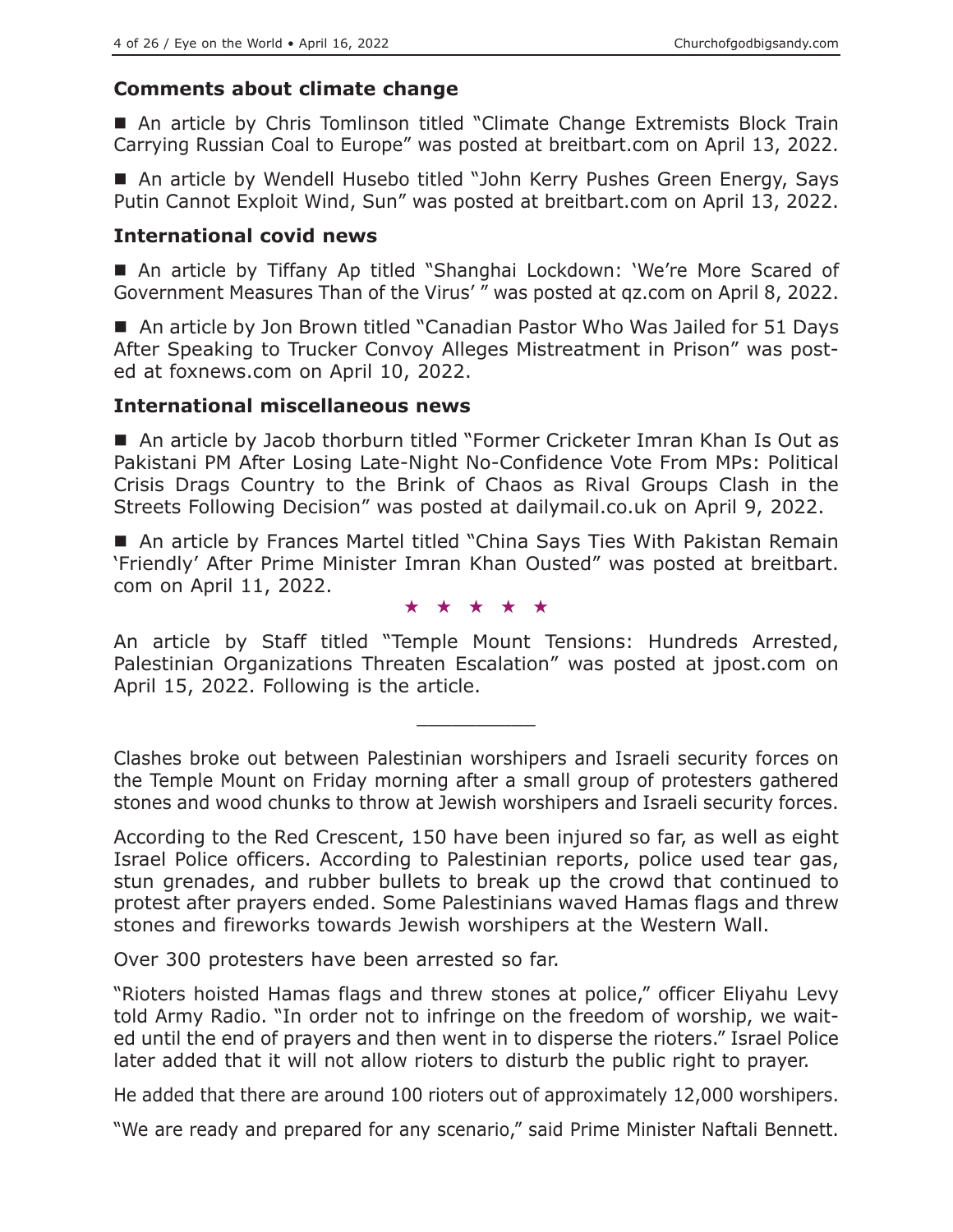"The violence levied at the Temple Mount this morning is unforgivable and stands against every religious belief in Israel," said Foreign Minister Yair Lapid. "We are committed to religious freedom."

"We did everything we could to avoid entering the Temple Mount," said Israel Police chief Kobi Shabtai. "We tried to leave the organization and management to the Waqf. When rioters threw fireworks and stones at Jewish worshipers down at the Western Wall, we intervened and arrested them.

"We will not stand for attacks against law enforcement and against law-abiding Muslims who are here to pray," he added.

United Nations Special Coordinator for the Middle East Peace Process Tor Wennesland wrote on Twitter that he was "Deeply concerned by the deteriorating security situation" on the temple Mount.

" Provocations on the Holy Esplanade must stop now. Allowing tensions to spiral further only risks another escalation."

The Jordanian foreign ministry reportedly harshly condemned the actions of Israeli security forces on the Mount, calling it a "serious violation" of Israel's responsibility to the site.

The office of Palestinian Authority head Mahmoud Abbas said that Israel is turning a political disagreement into a religious war, pinning the responsibility on Israeli action and police on the Mount.

Sheikh Omar Al-Kiswani from the al-Aqsa Mosque called on the Palestinian people to come to the Temple Mount on Friday and defend it, Palestinian media reported.

Hamas, PFLP and PIJ condemned the assault on Palestinian worshipers and called on Palestinians everywhere to support their "defense" of al-Aqsa.

Religious Zionist MK Itamar Ben-Gvir condemned Public Security Minister Omer Bar Lev for the riots, accusing him of not letting the police properly handle the situation.

"Even now, in the face of the videos and reports from the Temple Mount, it can be said that unfortunately, Minister Bar Lev is preventing the police from responding properly," Ben-Gvir said in a statement.

"When terrorists are throwing stones at the Western Wall and trying to kill [Jewish] worshipers and police officers, it is expected that the police will intervene and not just stand by," he added.

"Access to al-Aqsa is a religious Muslim right that keeps getting hampered by daily incursions into by Israeli security forces. They prompt angry responses," Ra'am said.

"The only solution to these clashes is to restrict access to anyone who isn't Muslim to the Temple Mount."

Joint List MK Ahmad Tibi arrived on the Mount after it was reopened to worshipers.

Ra'am head Mansour Abbas further told the Israeli-Arab A-Shams radio broadcast that he passed on the message to all relevant political and police figures that the Temple Mount is a red line for the party a weak thread in the stability of the coalition.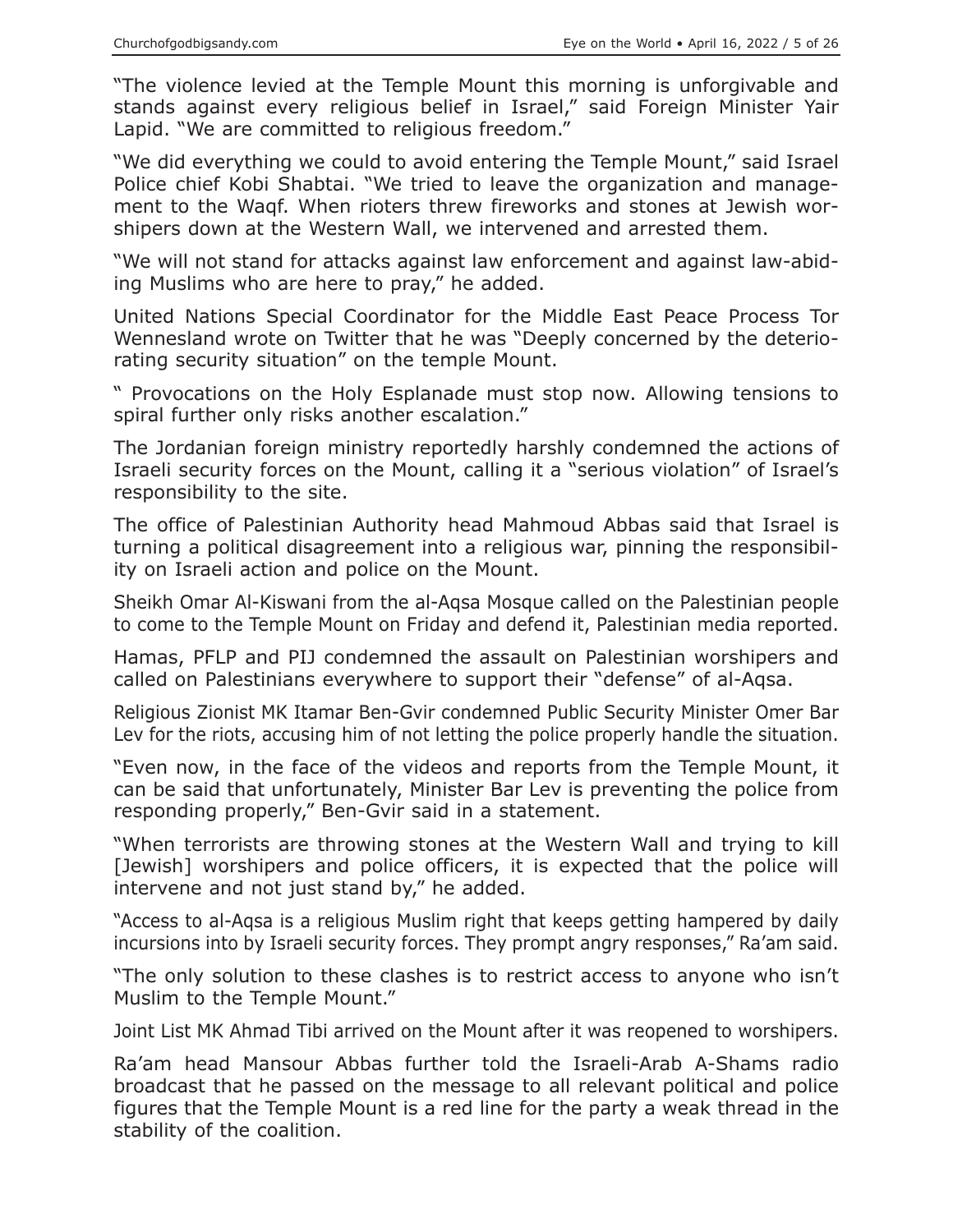Ra'am MK Mazen Ghanaim warned Prime Minister Naftali Bennett in a letter that he would pull out of the coalition if police activity on the Temple Mount is not halted. The coalition is currently being held together by exactly 60 seats.

The Joint List released a statement after the larger clashes calmed down, saying: "The occupation is trying to escalate matters. Keep your hands off of al-Aqsa and off of Jerusalem," condemning the arrests and restriction of movement.

We have said time and again that our goal is to allow freedom of worship to everyone on the Temple Mount. That has not changed," said Public Security Minister Omer Bar Lev.

He added that police acted bravely, enduring risks to their own safety by blocking rioters who gathered stones and metalware to hurt other worshipers, and added: "We have no interest in the Mount becoming a center of violence. It will hurt everyone involved."

Bar Lev took to social media on Friday afternoon, stating that he had conducted a situational assessment with the Police Chief and Shin Bet (Israel Security Agency) regarding the incident on Temple Mount earlier in the day.

"I reiterate that we intend to work for freedom of worship at the Western Wall and Temple Mount," he said. "The police officers acted during the morning with no choice and only after it was clear that if they did not act then the prayers of tens and thousands of Muslims would not be able to end quietly."

"We are in a very complex time period, and it is important to us that despite great sensitivity, Muslims will be able to pray on the Temple Mount unhindered, certainly during Ramadan, as well as Jews at the Western Wall. We will continue to work for freedom of worship on the mount."

Rabbi Shmuel Rabinowitz, the rabbi of the Western Wall and the Holy Sites, called on Muslim religious authorities to work to stop the violence.

One of the reasons given for calls to arms seen on social media in recent days is that Jewish worshipers will try to perform a ritual sacrifice on a lamb ahead of Passover.

"Offering up an animal sacrifice on the Temple Mount is forbidden by the Israeli Rabbinate," added Rabinowitz.

Diaspora Affairs Minister Nachman Shai thanked Israeli security forces who "continue to do everything they can to fight terror and incitement," he wrote on Twitter.

In addition, three Jews were arrested by guards of the al-Aqsa Mosque on Thursday evening while attempting to sneak into the Temple Mount through the Council Gate while wearing Arab clothing, according to Palestinian reports.

Those arrests came as large crowds of Muslims were conducting evening prayers at the site.

Tensions have risen in recent days around the site amid warnings by Palestinian factions against plans by fringe groups to conduct the Passover sacrifice at the site this Friday. Israeli officials have stressed that doing so is forbidden and a number of Jews who were planning to do so have been arrested.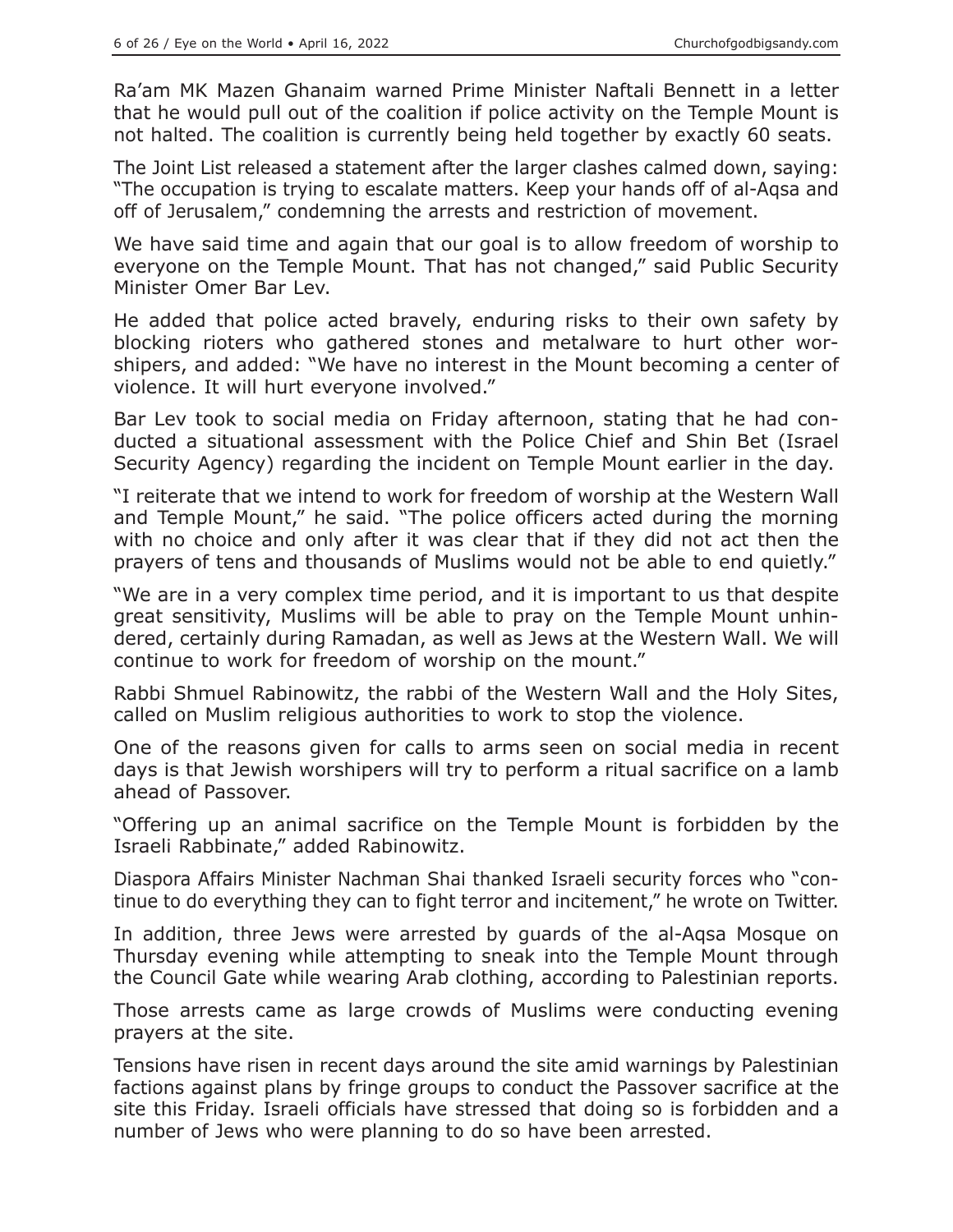#### ★★★★★

An article by Paul Bois titled " 'That's Fraud': Leftists Rage at Tony Dungy for Standing With Governor Ron DeSantis on Fatherhood Bill" was posted at breitbart.com on April 11, 2022. Following are excerpts of the article.

Left-wing Twitter went ballistic on Monday over coach Tony Dungy standing with Florida Gov. Ron DeSantis signing a pro-fatherhood bill into law.

 $\overline{\phantom{a}}$  , where  $\overline{\phantom{a}}$ 

DeSantis signed HB 7065 into law on Monday, a \$70 million initiative that reportedly aims to "will provide resources for educational and mentorship programs to help children, fathers and families in the state through the Department of Juvenile Justice (DJJ) and the Department of Children and Families (DCF)," according to the *Hill.*

NFL Hall of Famer and sports broadcaster Tony Dungy attended the ceremony and hailed the bill as an important aid for fathers in the state.

"This is going to be tremendous and such a good help to fathers in Florida," Dungy said. "This bill is so important. I want to thank all of the men and women that have been behind this. It is going to allow groups like All Pro Dad and people like those here today to do great things for our fathers here in Florida."

Leftists on Twitter, however, believed that Tony Dungy had shown his true colors by standing alongside DeSantis, who they described as a homophobic bigot due to his anti-child grooming bill that will prevent school teachers from discussing sexuality with kindergarteners.

During media circus over the prospect of Michael Sam becoming the first openly gay player in the NFL, Tony Dungy inflamed LGBTQ activists when he said that he would not have drafted the player if he were coaching a team.

"I was asked whether I would have drafted Michael Sam and I answered that would not have drafted him," he said. "I gave my honest answer, which is that I felt drafting him would bring much distraction to the team. At the time of my interview, the Oprah Winfrey reality show that was going to chronicle Michael's first season had been announced."

"I was not asked whether or not Michael Sam deserves an opportunity to play in the NFL. He absolutely does," he added. "I was not asked whether his sexual orientation should play a part in the evaluation process. It should not. I was not asked whether I would have a problem having Michael Sam on my team. I would not."

★★★★★

An article by Warner Todd Huston titled "[Tony] Dungy Doubles Down on Support for DeSantis' Fatherhood Bill, Uses Obama's Words Against Critics" was posted at breitbart.com on April 13, 2022. Following are excerpts of the article.

 $\overline{\phantom{a}}$  , where  $\overline{\phantom{a}}$ 

Ex-NFL coach Tony Dungy has doubled down on his support for fatherhood, using Barack Obama's words against critics after leftists blasted him for standing with Florida's Ron DeSantis as the governor signed a pro-fatherhood bill into law.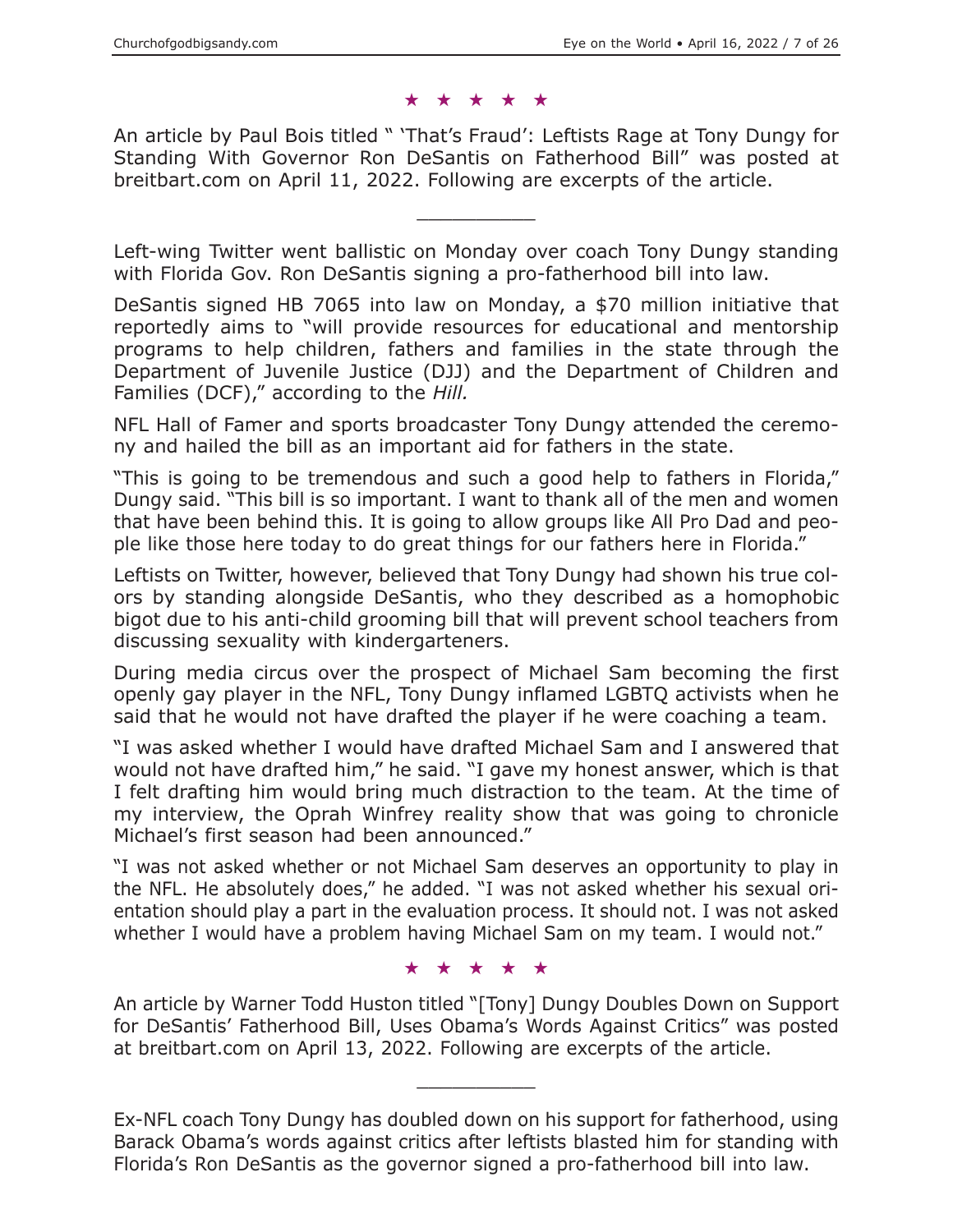On Monday, Dungy attended the signing ceremony for Florida's HB 7065, a \$70 million initiative that aims to "provide resources for educational and mentorship programs to help children, fathers and families in the state through the Department of Juvenile Justice (DJJ) and the Department of Children and Families (DCF)," Breitbart News reported.

The Hall of Fame football star praised the bill as an essential effort to help fathers in the Sunshine State.

"This is going to be tremendous and such a good help to fathers in Florida," Dungy said. "This bill is so important. I want to thank all of the men and women that have been behind this. It is going to allow groups like All Pro Dad and people like those here today to do great things for our fathers here in Florida."

Naturally, the left went on a rear against Dungy, calling him a "fraud," an "apologist" for racism, a "bigoted a\*\*hole, and more.

But on Wednesday, Dungy waved off the criticism and even used the left's favorite saint against them by posting a quote from Barack Obama in which the president cited statistics that proved how detrimental fatherlessness is for kids.

Dungy wrote, "2 days ago I spoke on behalf of a Florida bill that supports dads & families and it offended some people. 14 yrs ago President Obama said the same things almost verbatim. I'm assuming people were outraged at him too. I am serving the Lord so I'll keep supporting dads and families."

Dungy's point of the left's hypocrisy is on target.

★★★★★

An article by (Black conservative) Larry Elder titled "Justice Ketanji Brown Jackson—'Firsts' Only Matter If They're Liberal" was posted at townhall.com on April 14, 2022. Following is the article.

After the confirmation of Ketanji Brown Jackson as the first black female justice to the U.S. Supreme Court, liberal hypocrites parroted the same talking points.

 $\overline{\phantom{a}}$  , where  $\overline{\phantom{a}}$ 

MSNBC host Yasmin Vossoughian said: "Minority children across the board watching Judge Ketanji Brown Jackson gain this seat on the Supreme Court (were) inspired by what she's been able to achieve."

MSNBC host Tiffany Cross said: "This week we bore witness to history as we watched Judge Ketanji Brown Jackson become Justice Designate Ketanji Brown Jackson. It has taken over 230 years to get to this point, and for the first time in U.S. history, white men are not the dominant representation of what so many have called 'blind justice' on the Supreme Court."

PBS and NBC journalist Yamiche Alcindor said: "Well, this was a profound moment in history. And Judge Jackson, soon to be Justice Jackson, really leaned into the history that she is making . . . She talked about being an inheritor of America's promise of justice for all."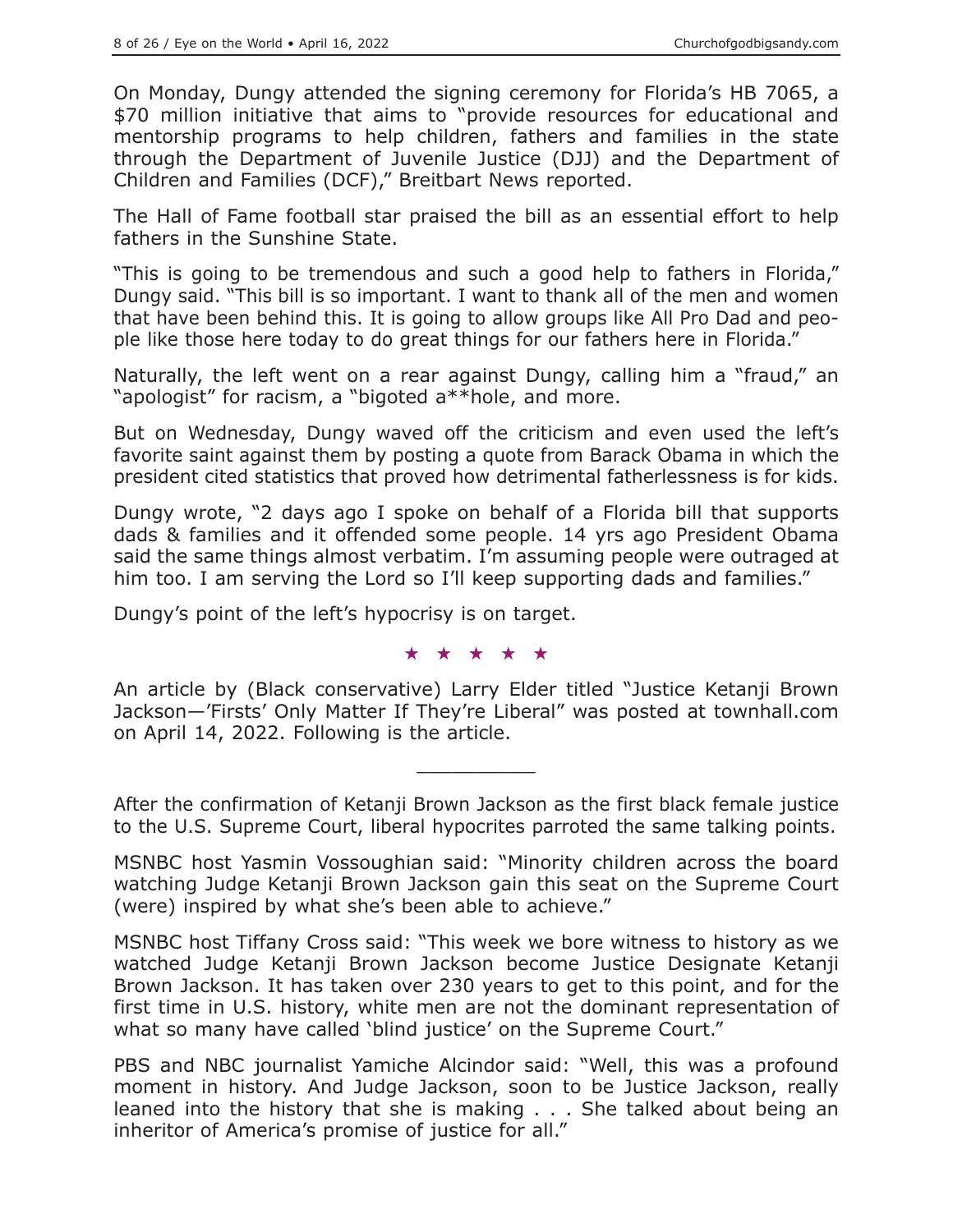And the race-incendiary Rev. Al Sharpton took a shot at the obviously "racist" Republicans for not joining in the celebration of the historic event: "As great as it is today, for black women, for women, and for black people, we all couldn't celebrate that together. (Republicans) didn't even have enough humanity to say this is historic. And I think that that is very telling."

No, what's telling is the phoniness of the celebration.

Where was this desire for the "first black female" justice to the U.S. Circuit Court of Appeals for the District of Columbia—arguably the second-highest court in the country—when then-Sen. Joe Biden and the Democrats, from 2003-2005, used the filibuster to attempt to block the nomination of black conservative female Judge Janice Rogers Brown? Worse, when she finally received confirmation, Biden publicly threatened to filibuster her again should President George W. Bush nominate her to the U.S. Supreme Court.

Rogers Brown, the daughter and granddaughter of sharecroppers, put herself through UCLA law school as a single mom. Appointed to the California Supreme Court by a Republican governor, she received 76% of the vote in this liberal state when she ran to keep her seat. Her winning percentage was higher than any other justice on the ballot that year. But who cares? After all, she's a conservative.

When I ran to recall California Gov. Gavin Newsom, The New York Times wrote a negative article about my candidacy and never mentioned my race or that I would have become the first black governor of California. Fine with me. Isn't it past time to consider one's suitability for office without regard to race, ethnicity or gender? But on the same day, the same newspaper in another article gushed over the "first" female governor of New York, a Democrat.

After the election of Barack Obama, the first black president, isn't virtually every other black "first" anticlimactic by comparison? Blacks have been, and are, CEOs of Fortune 500 companies; presidents of the American Bar Association and the American Medical Association; governor of Virginia, once the capitol state of the confederacy; president of an Ivy League university; and listed on the Forbes 400 Richest Americans. Blacks are 13% of the U.S. House of Representatives, mirroring the percentage of the black population in America.

As to the black females being "inspired" by Justice Brown Jackson, black females have long had *higher* self-esteem and more confidence than any other group of females, including whites. While on average, black women are heavier than white women, black females report greater satisfaction with their bodies than do white women.

Finally, it was the first black president who said: "My identity might begin with the fact of my race, but it didn't, couldn't end there. At least that's what I would choose to believe."

★★★★★

An article by Dennis Prager titled "What the Left Has Done to Women" was posted at townhall.com on April 12, 2022. Following is the article.

 $\overline{\phantom{a}}$  , where  $\overline{\phantom{a}}$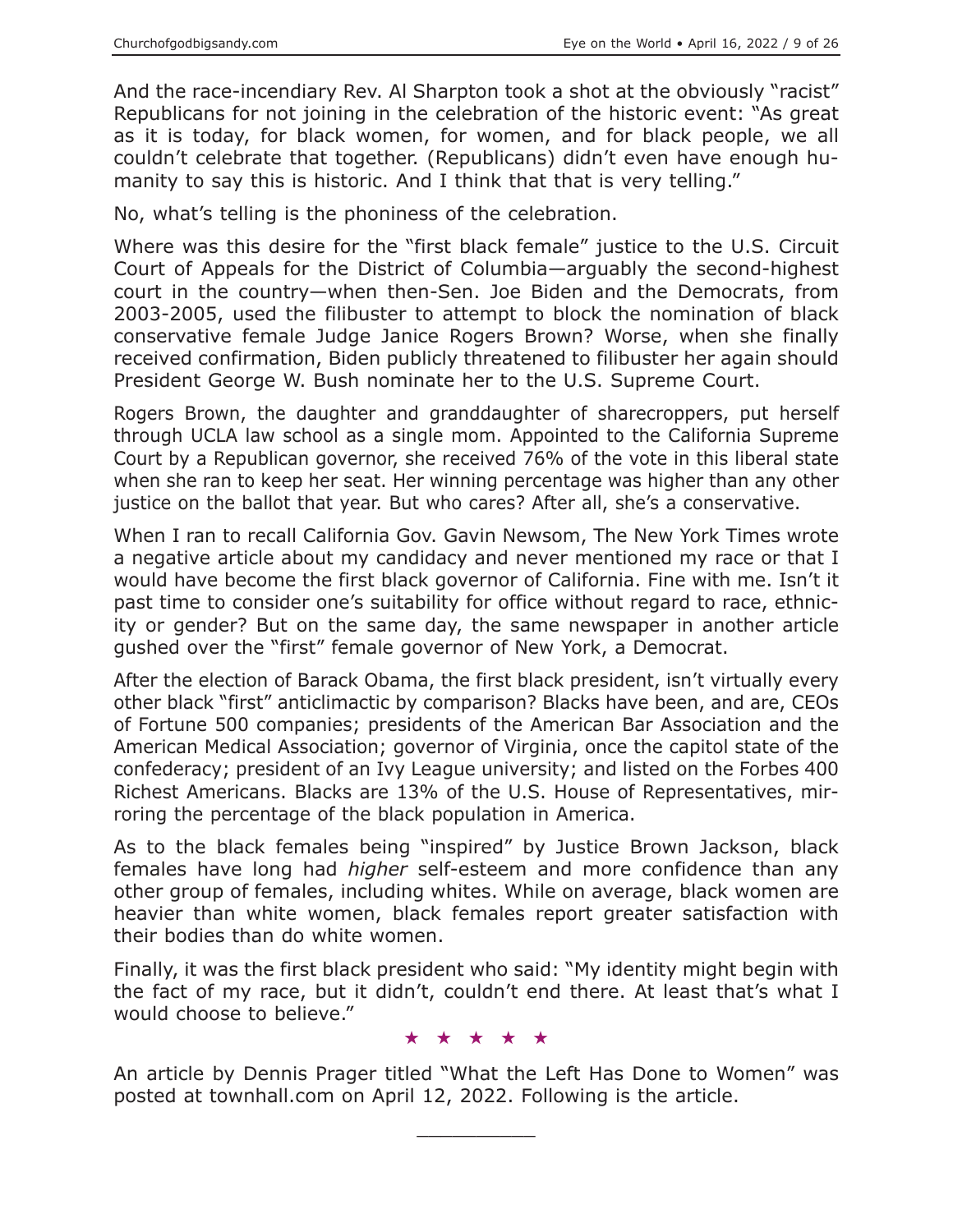As I have documented on a number of occasions, the Left ruins everything it touches. There is no exception. From universities to high schools and now including even elementary schools, to late-night TV, to sports, to the arts and, increasingly, science, the Left is a destruction machine.

And nowhere is this damage more evident or tragic than with regard to women.

In fact, nothing demonstrates the power of left-wing ideology as much as what this ideology has done to women. So powerful is leftist ideology, it is more powerful than women's nature.

Here are five examples.

■ No. 1: The Desire to Bond with a Man

For all of recorded history, virtually all women sought a man with whom to bond. Of course, a progressive would argue that this was true only because all societies implanted this desire in women or because societal pressure gave women little choice about the matter. It is not, progressives would argue, innate to female nature to yearn for a man.

But whatever the reason—innate nature or societal expectation—it is a fact that women desiring a man was virtually universal.

Then along came modern left-wing feminism, which communicated to generations of young women through almost every influence in their lives—most especially teachers and the media—that a woman doesn't need a man. In the witty words of one feminist aphorism, "A woman without a man is like a fish without a bicycle."

Unfortunately, however, the reality is most women need a man just as most men need a woman. Most men don't fully grow up without a woman, and most women don't fully grow up without a man (I am, of course, referring to heterosexual women and men). If you need proof, ask almost any married person, man or woman, if marriage matured them.

No. 2: The Desire to Marry

Along with wanting a man, the vast majority of women wanted to marry. It was assumed that wanting that public commitment to and from a man was part of female nature. Yet the Left has successfully undone that part of women's nature too.

As a result of feminist and other left-wing indoctrination, the belief that a woman doesn't need a man led to the inevitable upshot: marriage isn't necessary. And it might even be a tool of oppression. And as a result of that, a smaller percentage of American women are marrying than ever before.

This has serious social consequences. We have long known that single men perpetrate most of the violent crime in society. Single men are a societal problem. What we have not acknowledged—and perhaps not even known are the deleterious effects of women not marrying.

While single women don't commit nearly as much violent crime as single men do (though they may be starting to catch up), single women are increasingly a societal problem. The most obvious problem is that women who have children without ever marrying their children's father—or another man—produce a high-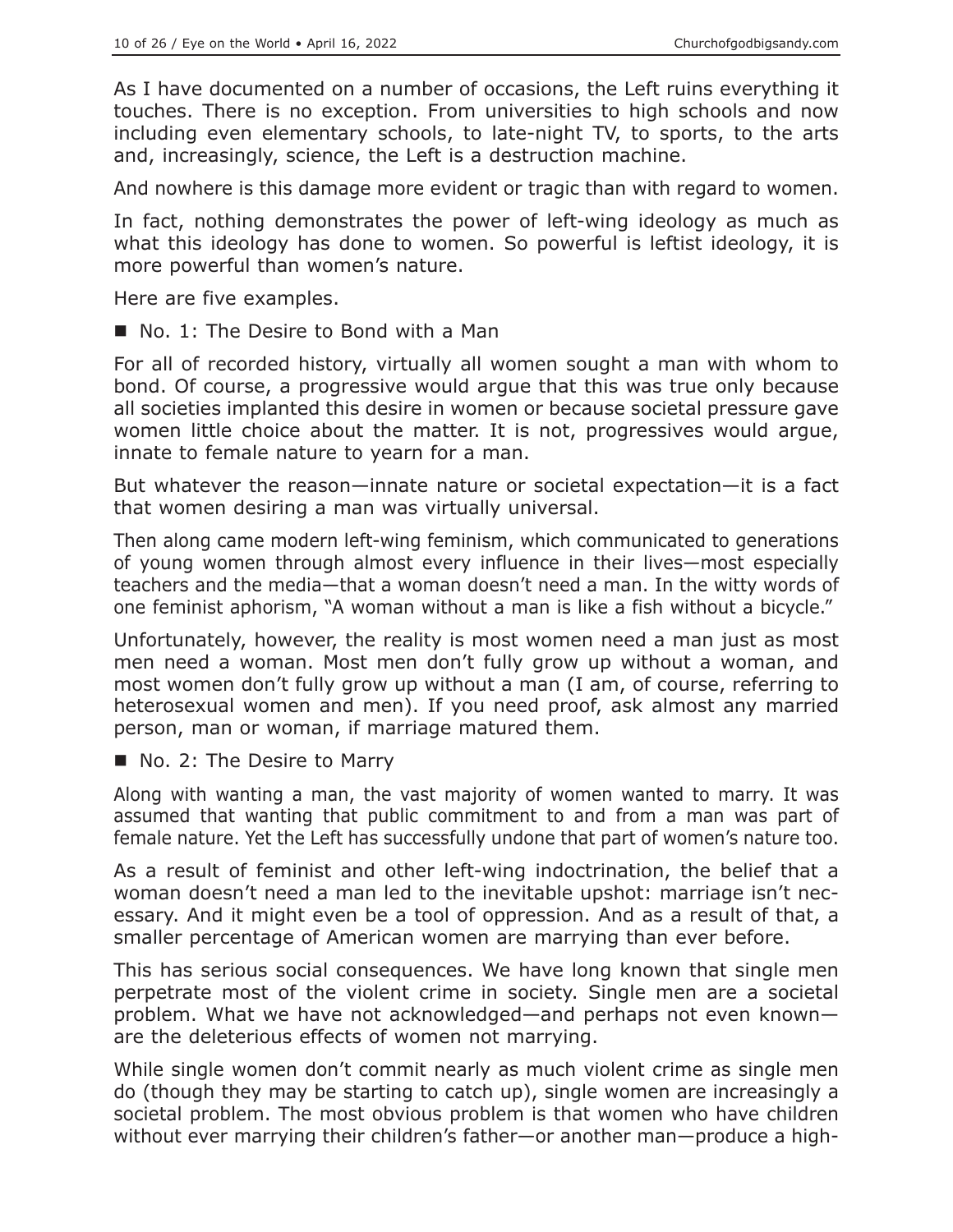ly disproportionate percentage of social misfits. But many women who never give birth nor marry also constitute a societal problem. They are more likely to be angry and to express that anger in support of radical causes that undermine society. As Barron's reported, while overall a mere 14.2% of the population contributed to "racial justice causes" such as Black Lives Matter in 2020, "nearly half of single women in the U.S.—a larger percentage than single men or married couples—supported or were actively involved in racial justice protests."

As reported by one women's activist organization, Women's Voices Women Vote, already in the 2012 election, "the marriage gap dwarfed the gender gap . . ."

No. 3: The Desire to Have Children

At least as much as wanting to bond with a man and wanting to get married were deemed a part of women's nature, the desire to have children was regarded as even more embedded in female nature. Yet, incredibly, leftist ideology is even succeeding in eliminating that part of women's makeup. More women than ever before—abroad as well as in America—are choosing not to have children. See, for example, the article, "More women like me are choosing to be childfree. Is this the age of opting out?" published, appropriately, in The Guardian. The author ends her piece this way: "I'll say it plain: I don't want children, I never have, and it doesn't feel like any kind of lack. To me, it just feels like being alive." She speaks for an increasing number of women.

■ No. 4: The Desire to Have Sex with Commitment

Another part of women's nature that the Left has undermined is the desire of women to have sexual relations with a man who might commit to her. Or, at the very least, to have sex only with a man to whom she has some emotional attachment. Left-wing feminist ideology has even been able to undermine that. Three generations of American women have been indoctrinated into believing that their sexual nature is the same as that of a man. Therefore, she can have "hookups," i.e., non-emotional, non-committal sex, just like men can with no emotional fallout. And so, many young women do. But a far greater percentage of them experience regret or even depression than do young men who engage in "hookup" sex, a form of sex that is indeed part of male nature.

■ No. 5: The Desire to Protect Children's Innocence

Perhaps the most amazing thing progressive ideology has done to women is to subvert the innate female desire to protect children, specifically children's sexual innocence. The movement to teach very young children about sex, about "gender fluidity," expose them to "Drag Queen Story Hours," etc., is overwhelmingly led by and composed of women.

Leftism would appear to demonstrate that ideology can trump human nature. Such is the power of social indoctrination. One inevitable result is a generation of more depressed young women and more regretful middle-aged women than ever before in American history.

The Left ruins everything it touches. You can add women to the list.

★★★★★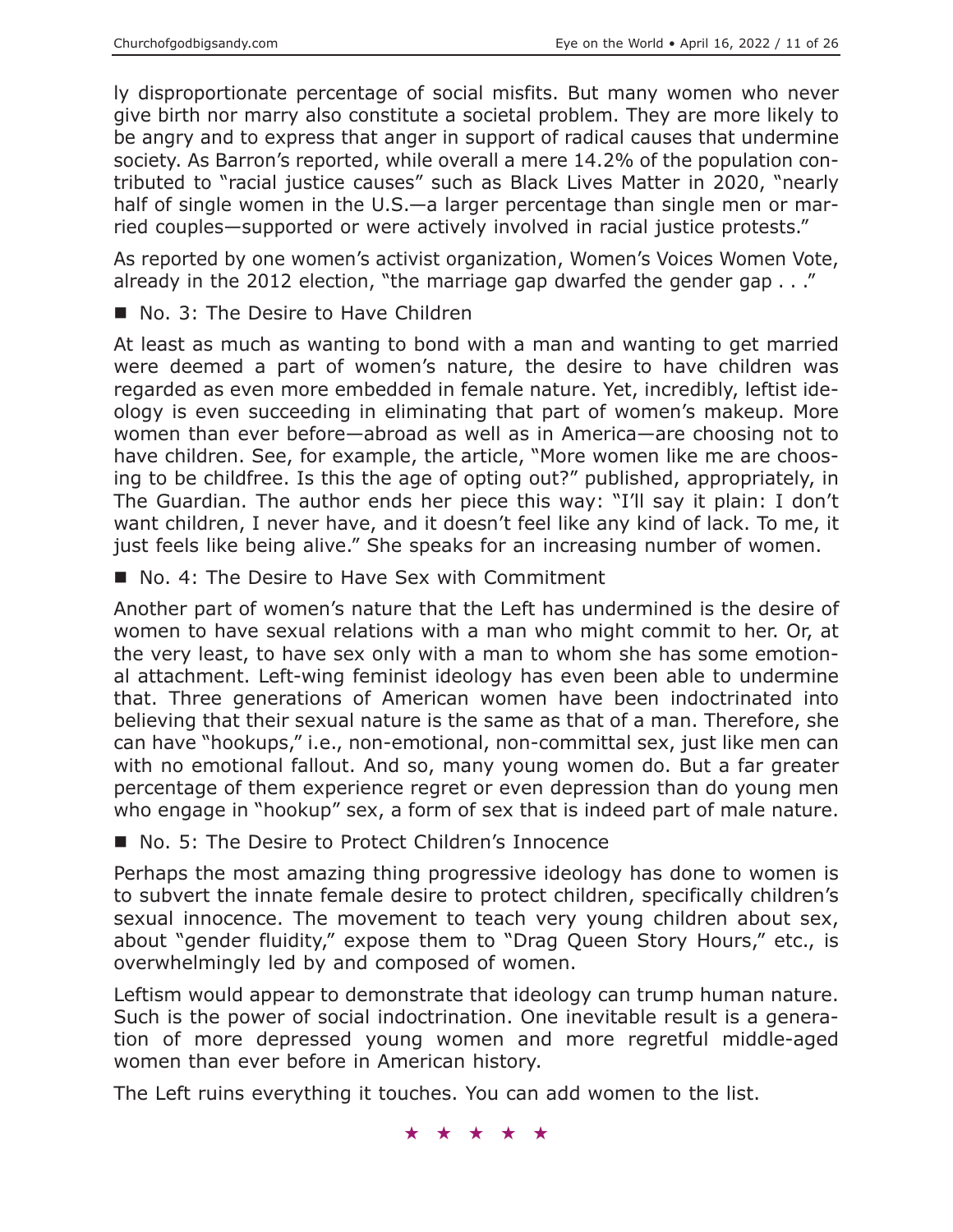An article by Cal Thomas titled "Parents Rights: Round 2" was posted at townhall.com on April 12, 2022. Following is the article.

 $\overline{\phantom{a}}$  , where  $\overline{\phantom{a}}$ 

The battle over whether parents, or public schools and elites should decide what goes into the minds and souls of students has entered a second stage.

The Washington Times reports LGBTQ activist groups are complaining about parents who object to children as young as five being taught gender issues and reading books that contain profanities and anti-police messages.

Deborah Caldwell-Stone, who directs the disingenuously named Office of Intellectual Freedom for the American Library Association (ALA), is quoted by the newspaper as saying, "A parent or group should not have the right to restrict through government action what another parent's child may choose to read." That will come as a surprise to many parents who have a right to believe their child's school lunch will not contain harmful substances, as well as the right to keep their kids from having a secular-progressive political agenda tainting their minds.

Caldwell-Stone has it backward. It is not the conservative and religious parents who have stirred up this hornet's test. It's the left-wing secularists who are indoctrinating children and stealing their innocence. I suspect many parents want teachers to stick to traditional subjects. Parents can teach whatever they wish to their kids at home. The public schools should focus on catching up to China on subjects like science and math, as well as teach the full breadth of American history.

Caldwell-Stone apparently missed the significance of last November's election in Virginia, which saw Gov. Glenn Younkin ride to victory, largely on the issue of parental rights. Last week, Youngkin signed into law a measure that requires the state's schools to notify parents if their children are assigned books or other materials with sexually explicit content.

In New Jersey, educators are taking the opposite approach. According to the New York Post, first graders will learn in sex education classes "gender, gender identity, and gender role stereotypes" from a film called "Pink, Blue and Purple." Let's see how long it will be before New Jersey parents follow those in Virginia and show up at school board meetings, demanding the right to protect their children from what the education establishment and left-wing activists want to impose on them.

How is it that parents are encouraged to exercise parental control over their child's computer and movie choices (there are apps and icons for this), but when it comes to their schooling they are told to butt-out?

I doubt cries of "censorship" from the ALA will have the impact it did in the 1980s when the organization made similar claims about intellectual freedom over sexually suggestive books some wanted banned from libraries.

Few, if any, issues rank higher for parents than the well-being of their children. It is why school choice is an option in growing numbers of states. According to the website edchoice.org, "There are 76 educational choice programs . . . in 32 states, the District of Columbia and Puerto Rico." The one thing elected officials fear most is when voters start paying attention to what they are doing.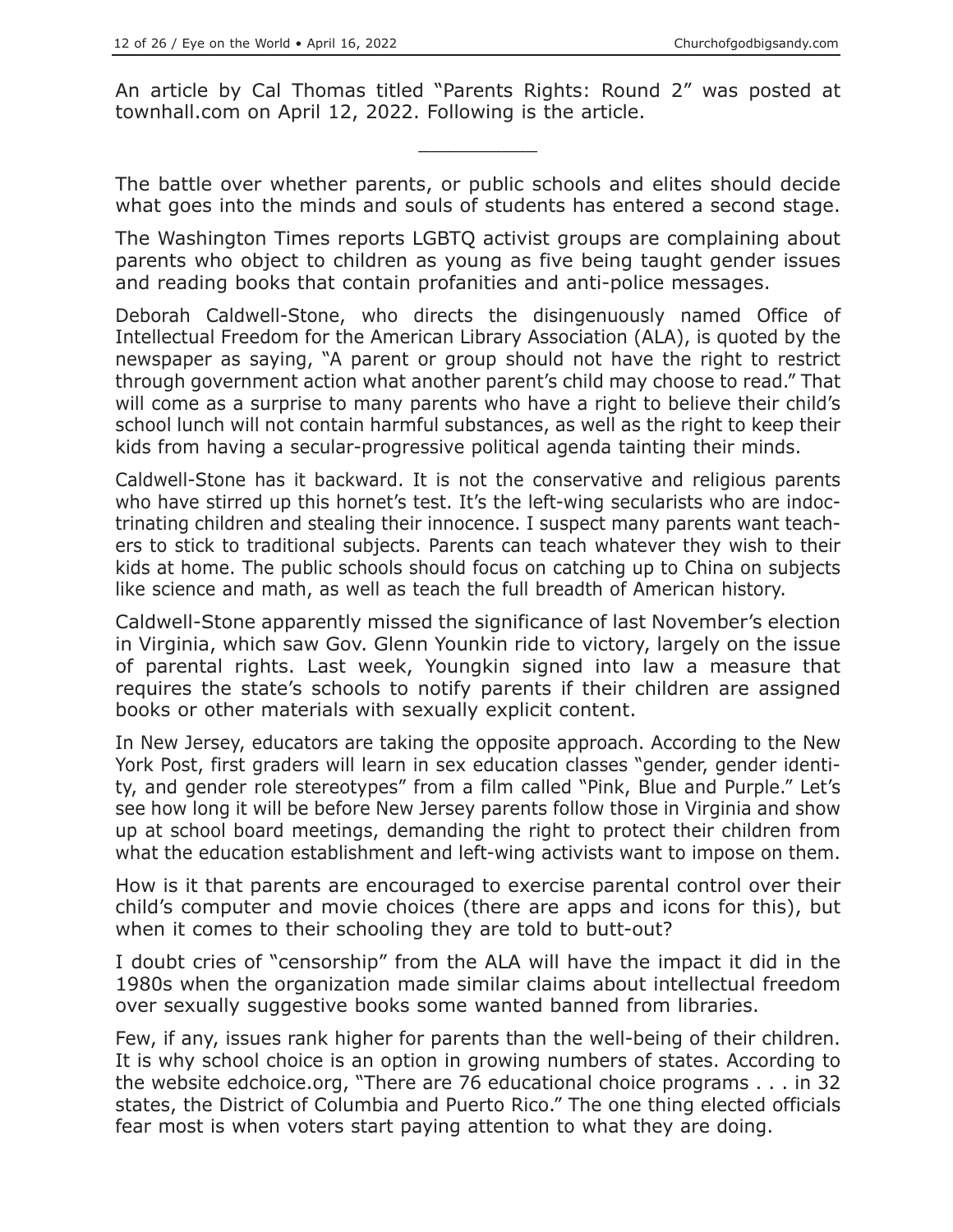For parents who live in states that don't offer the school choice option they should, if possible, pull their kids out and put them in private schools, or home school them.

If private or home schooling are not feasible, parents can start showing up at school board meetings and demand their rights to be the primary educators of their children and the ultimate determinators when it comes to what they learn. Showing up and protesting at school board meetings worked in Virginia.

★★★★★

"Eye on the World" comment: The following headlines are about articles that involve the United States. The articles were not posted, but the headlines give the essence of the story.

 $\overline{\phantom{a}}$  , where  $\overline{\phantom{a}}$ 

#### **Comments about rich getting richer**

■ An article by Stephen M. Lepore titled "Tesla CEO Elon Musk Is Now \$100 Billion Richer Than Jeff Bezos and Could Theoretically Buy Every Team in the Four Major North American Sports Leagues as He Easily Tops Forbes Rich List" was posted at dailymail.co.uk on April 8, 2022.

■ An article by Harriet Alexander titled "Goldman Sachs Plans to Pay \$30 Million One-Time Bonus to CEO David Solomon and \$20 Million to Its COO in a Move That's Been Slammed as 'Excessive' by Shareholders" was posted at dailymail.co.uk on April 8, 2022.

■ An article by Peter Schweizer titled "How U.S. Commerce Department Officials Cashed In on China" was posted at breitbart.com on April 12, 2022.

#### **Comments about abortion**

 An article by Madeline Leesman titled "Pro-Abortion Michigan AG [Dana Nessel] Says She Will Not Defend the State's Pro-Life Law If Roe Is Overturned" was posted at townhall.com on April 8, 2022.

■ An article by Madeline Leesman titled "Pro-Abortion Kentucky Governor [Andy] Beshear Vetos 15-Week Abortion Ban" was posted at townhall.com on April 9, 2022.

■ An article by Katherine Hamilton titled "Kentucky Legislature Overrides Democrat Governor's Veto, Passes 15-Week Abortion Ban" was posted at breitbart.com on April 14, 2022.

 An article by Ben Zeisloft titled "If GOP Wins Senate, Ted Cruz Vows Hearings for 'The Five' Aborted Babies in D.C.—and 'The Abortion Industry' at Large" was posted at dailywire.com on April 9, 2022.

■ An article by Natasha Anderson titled "Texas Woman, 26, Is Charged With Murder and Jailed on \$500,000 Bond After Her 'Self-Induced Abortion' in a Case That Violates State's 'Heartbeat Law' Which Bans Abortions as Early as Six Weeks" was posted at dailymail.co.uk on April 9, 2022.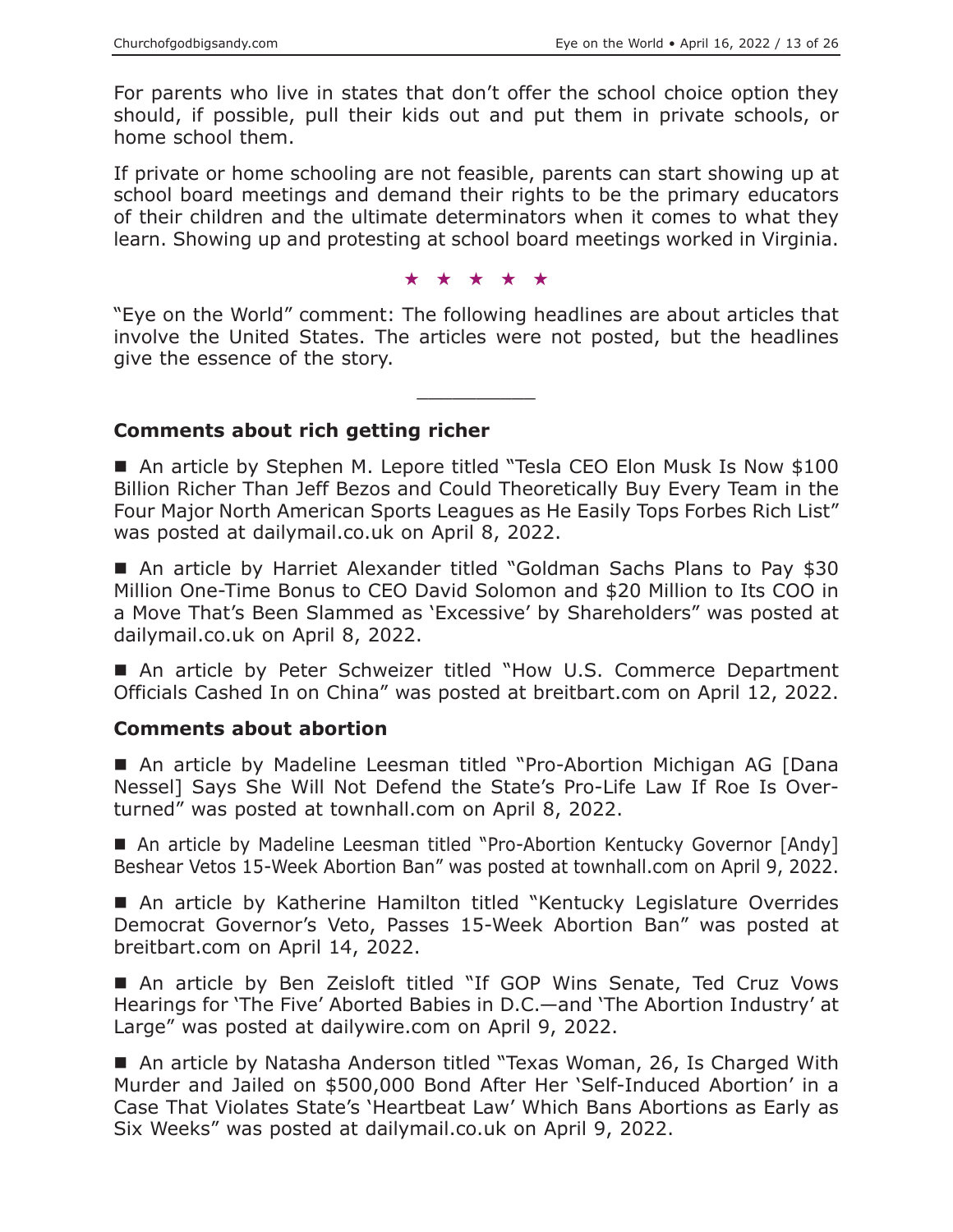■ An article by John Rigolizzo titled "Idaho Supreme Court Temporarily Halts [Texas Style] Abortion Ban" was posted at dailywire.com on April 9, 2022.

■ An article by Katie Jerkovich titled "Abortion Activist Rihanna Says She's 'Gonna Be Learning More From' Her Kid Than She 'Could Ever Teach Them' " was posted at dailywire.com on April 12, 2022.

■ An article by Madeline Leesman titled "Another Company [Yelp] Will Cover Expenses for Employees [Traveling Out of State] Seeking an Abortion" was posted at townhall.com on April 12, 2022.

■ An article by Michael W. Chapman titled "69 GOP Lawmakers Call on DOJ to Investigate Whether Dead Babies Were Killed by Illegal Partial-Birth Abortion" was posted at cnsnews.com on April 12, 2022.

■ An article by Mary Margaret Olohan titled "Florida Court Allows Pro-Life Law to Go Into Effect, Mandating Mothers Wait 24 Hours Before They Abort Their Baby" was posted at dailywire.com on April 13, 2022.

## **Comments about Hunter Biden and family**

■ An article by Pam Key titled "[Iowa Senator Chuck] Grassley: 'Enough Evidence' to Legimately Question If Joe Biden Is Compromised by Chinese" was posted at breitbart.com on April 11, 2022.

■ An article by Susan Jones titled "Rep. [Jim] Jordan: 'It Sure Looks Like Joe Biden Was Involved' in His Son's Finances" was posted at cnsnews.com on April 11, 2022.

 An article by Trent Baker titled "Jim Jordan: Joe Biden Had Something to Do With Hunter's Finances—Was a 'Family Enterprise' " was posted at breitbart.com on April 12, 2022.

## **Comments about government and corporate censorship**

■ An article by Madeline Leesman titled "Twitter Bans Bill Clinton Accuser Juanita Broaddrick Over Covid-19 Vaccine Tweet" was posted at townhall.com on April 11, 2022.

## **Comments about free speech**

■ An article by Kara Zupkus titled "Allen West Escorted From YAF [Young American's Foundation] Event by Police, Irate Mob Chases and Assaults Conservative Student" was posted at yaf.org on April 7, 2022.

■ An article by Alana Mastrangelo titled "University of Buffalo Student 'Hunted Down' by Woke Mob for Hosting Allen West Speech" was posted at breitbart.com on April 11, 2022.

■ An article by Joshua Caplan titled "Allen West Blasts 'Radical Mob' Who Protested His Speech at University of Buffalo" was posted at breitbart.com on April 12, 2022.

■ An article by Amanda Prestigiacomo titled " 'Man vs. Child': Twitter Explodes After Vulgar Student Attacks Ben Shapiro" was posted at dailywire. com on April 13, 2022.

■ A video and an article by Breccan F. Thies titled "Watch Live: Mike Pence Speaks at UVA After Student Cancellation Attempt" were posted at breitbart. com on April 12, 2022.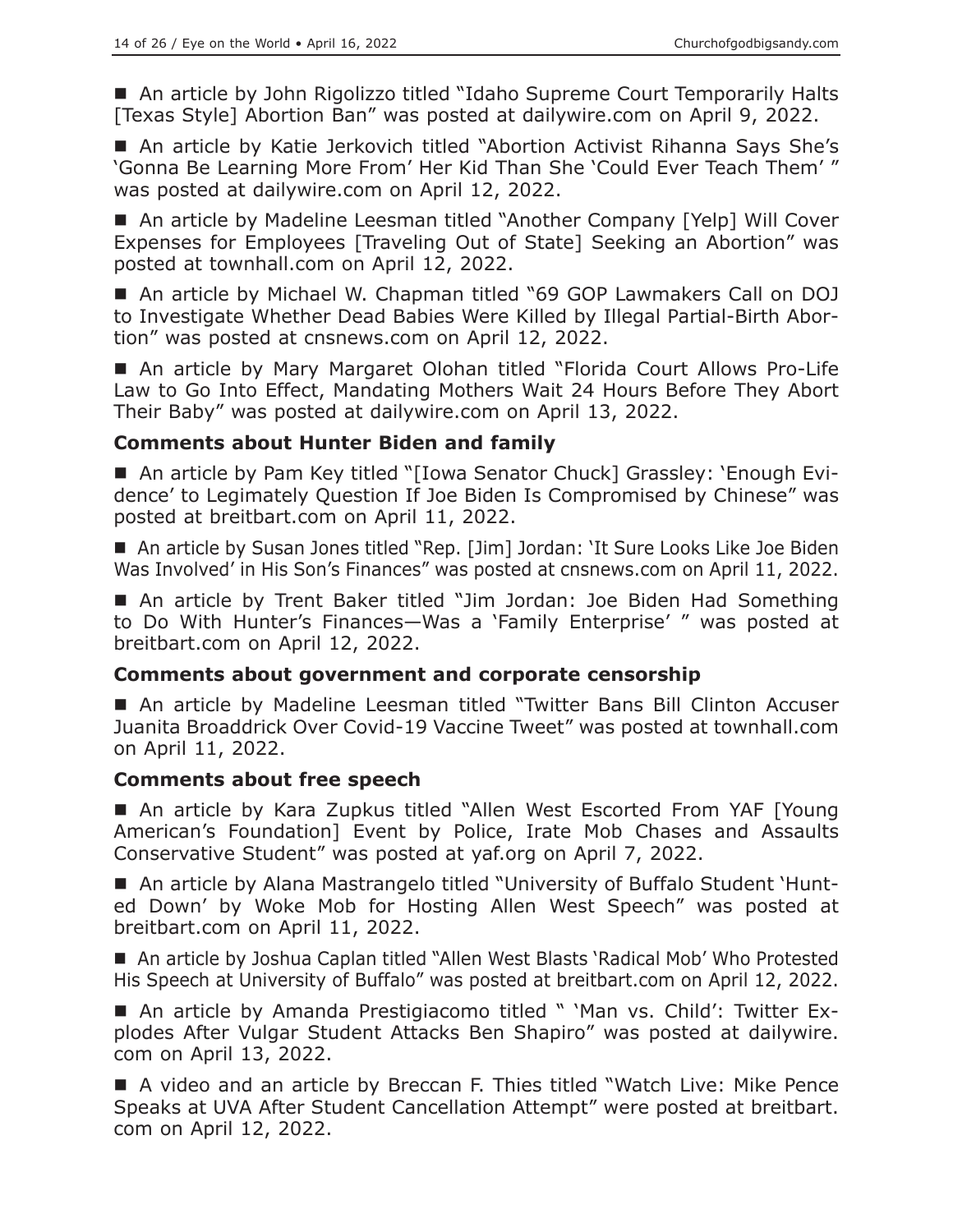■ An article by Breccan F. Thies titled "Mike Pence: Campus Leftists Are Threatened by Conservatives Because They're 'Not Used to Being Challenged' " was posted at breitbart.com on April 14, 2022.

## **Comments about Elon Musk and Twitter**

■ An article by Joshua Klein titled "Rep. [Anthony] Sabatini: Left Having 'Absolute Mental Breakdown' Over Free Speech Being Allowed on Twitter" was posted at breitbart.com on April 14, 2022.

■ An article by Ryan Saavedra titled "Elon Musk No Longer Twitter's Largest Shareholder After Another Buyer Ups Its Stake in the Company" was posted at dailywire.com on Apri 14, 2022.

■ An article by Ryan Saavedra titled "Saudi Prince Rejects Elon Musk Offer to Buy Twitter; Musk Grills Him in Tweet" was posted at dailywire.com on April 14, 2022.

■ An article by Allum Bokhari titled "Poison Pill: Twitter Board Enacts Plan to Block Takeover by Elon Musk" was posted at breitbart.com on April 15, 2022.

■ An article by Allum Bokhari titled "Billionaire-Owned WaPo Complains About Billionaires Owning Social Media" was posted at breitbart.com on April 15, 2022.

## **Orchestrated reset—about the economy, not climate**

■ Looking back to July 2019, an article by Adam Shaw titled "AOC's Top Aide Admits Green New Deal About the Economy, Not Climate" was posted at foxnews.com on July 12, 2019.

## **Comments about climate warriors**

■ An article by Yaron Steinbuch titled "Radical Environmentalists Urge People to Target 'Wealthy Areas' [and] Deflate SUV Tires" was posted at nypost.com on April 11, 2022.

## **Fossil fuel—Biden's plan from day 1**

■ Looking back to March 2022, an article by Staff titled "[Journalist Dan] Bongino: Destruction of U.S. Fossil Fuel Has Been Biden Administration's 'Energy Suicide Plan' Since Day 1" was posted at foxnews.com on March 12, 2022.

■ An article by Michael W. Chapman titled "Sen. Cruz: High Gas Prices Are the 'Intended Effect' of Biden's Green Energy Agenda" was posted at cnsnews. com on April 13, 2022.

## **Fossil fuel—denying America energy independence**

■ An article by Katelyn Caralle and David Averre titled "Biden Will Allow the Sale of Gas Blended With 15% Ethanol This Summer to Help Combat 'Putin's Price Hike' as Inflation Soars to a 41-Year High" was posted at dailymail.co.uk on April 12, 2022.

■ An article by John Rigolizzo titled "Manchin Suggests Keystone XL Pipeline Could Be 'Rebranded' [and] 'Rerouted' to Help Ease Energy Crisis" was posted at dailywire.com on April 13, 2022.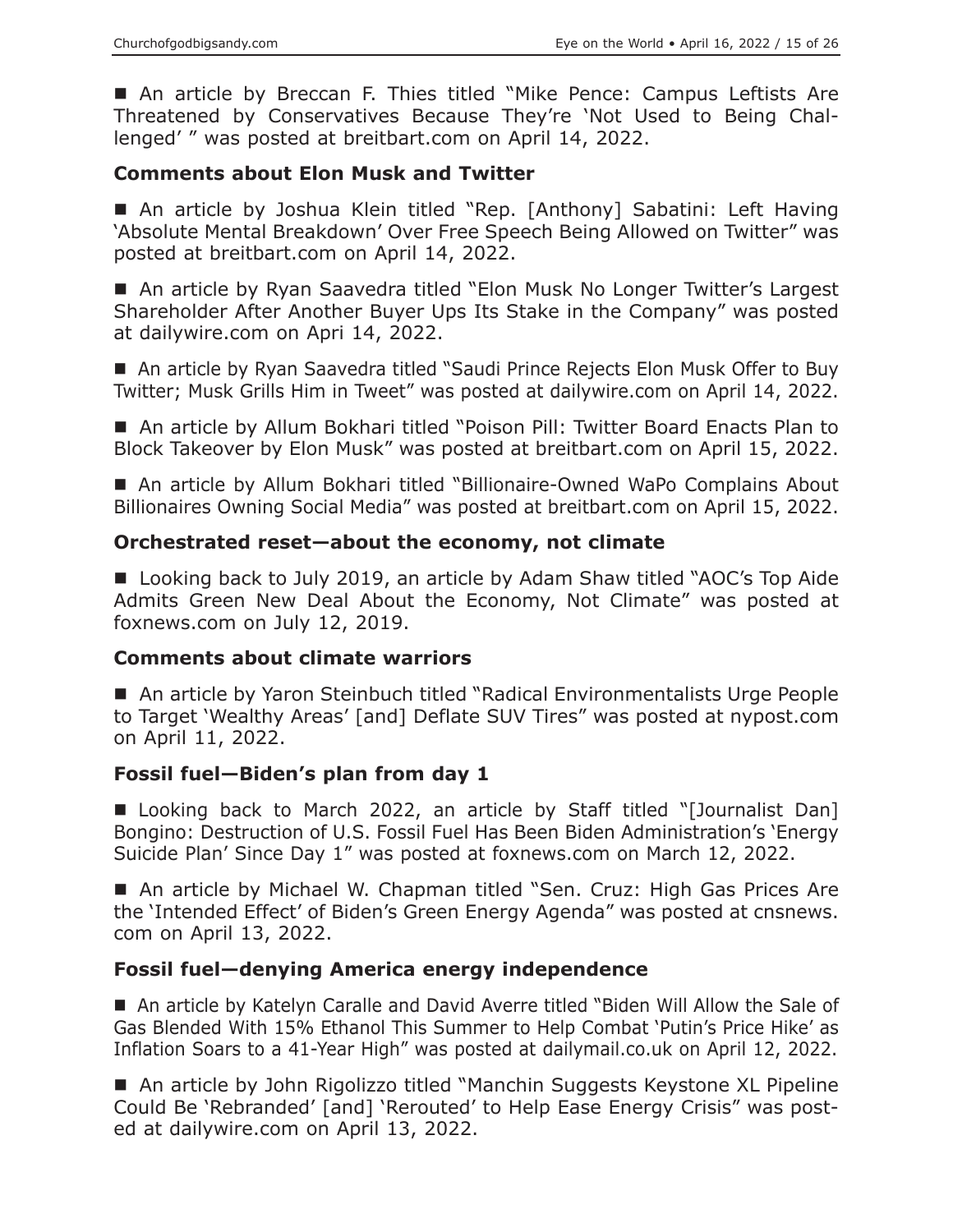## **Comments about electric vehicles**

■ An article by Susan Jones titled "Sen. Manchin: 'I Have Grave Concerns About Moving Too Quickly Towards an EV-Only Future' " was posted at cnsnews. com on April 11, 2022.

## **Inflation**

■ An article by Michael W. Chapman titled "Inflation Hits 8.5%, Highest Since 1981" was posted at cnsnews.com on April 12, 2022.

■ An article by Susan Jones titled "Psaki: 'Inflation Doesn't Include Energy and Food Prices; Headline Inflation Does' " was posted at cnsnews.com on April 12, 2022.

 An article by Ian Hanchett titled "CNN's [Don] Lemon: 'Despite What President Biden Says, Inflation Was a Major Concern Way Before' [Ukraine] War" was posted at breitbart.com on April 12, 2022.

 An article by Meghan McCain titled "Biden Has a New Take on the Old Slogan 'It's the Economy, Stupid'—He Clearly Thinks It's the American People Who Are Stupid: Why Else Would He Continue Blaming Putin for Record Inflation?" was posted at dailymail.co.uk on April 13, 2022.

■ An article by John Rigolizzo titled "Wholesale Inflation Surges 11.2%, Breaking Another Record" was posted at dailywire.com on April 13, 2022.

 An article by Charlie Spiering titled "White House Refuses to Take Responsibility for Historic Inflation: We Had to Spend Trillions to Prevent Economic Spiral" was posted at breitbart.com on April 13, 2022.

# **Deficit**

■ An article by Ian Hanchett titled "Former Obama Treasury Counselor [Steve] Rattner: 'It Is Time to Start Dealing With the Deficit' to Fight Inflation" was posted at breitbart.com on April 13, 2022.

## **Government taxation**

 An article by Terence P. Jeffrey titled "\$2,121,987,000,000: Federal Tax Collections Set Record Through March" was posted at cnsnews.com on April 13, 2022.

# **Finances**

 An article by Alex Hammer titled "Walgreens Starts Rationing Baby Formula as Supply Chain Crunch Hits New Parents: 29% of the Top-Selling Formulas Are Out of Stock at Stores Across the U.S." was posted at dailymail. co.uk on April 8, 2022.

■ An article by Thomas Novelly titled "Air Force Now Offering Up to \$50,000 Enlistment Bonuses for Its Most Dangerous Jobs" was posted at military.com on April 12, 2022.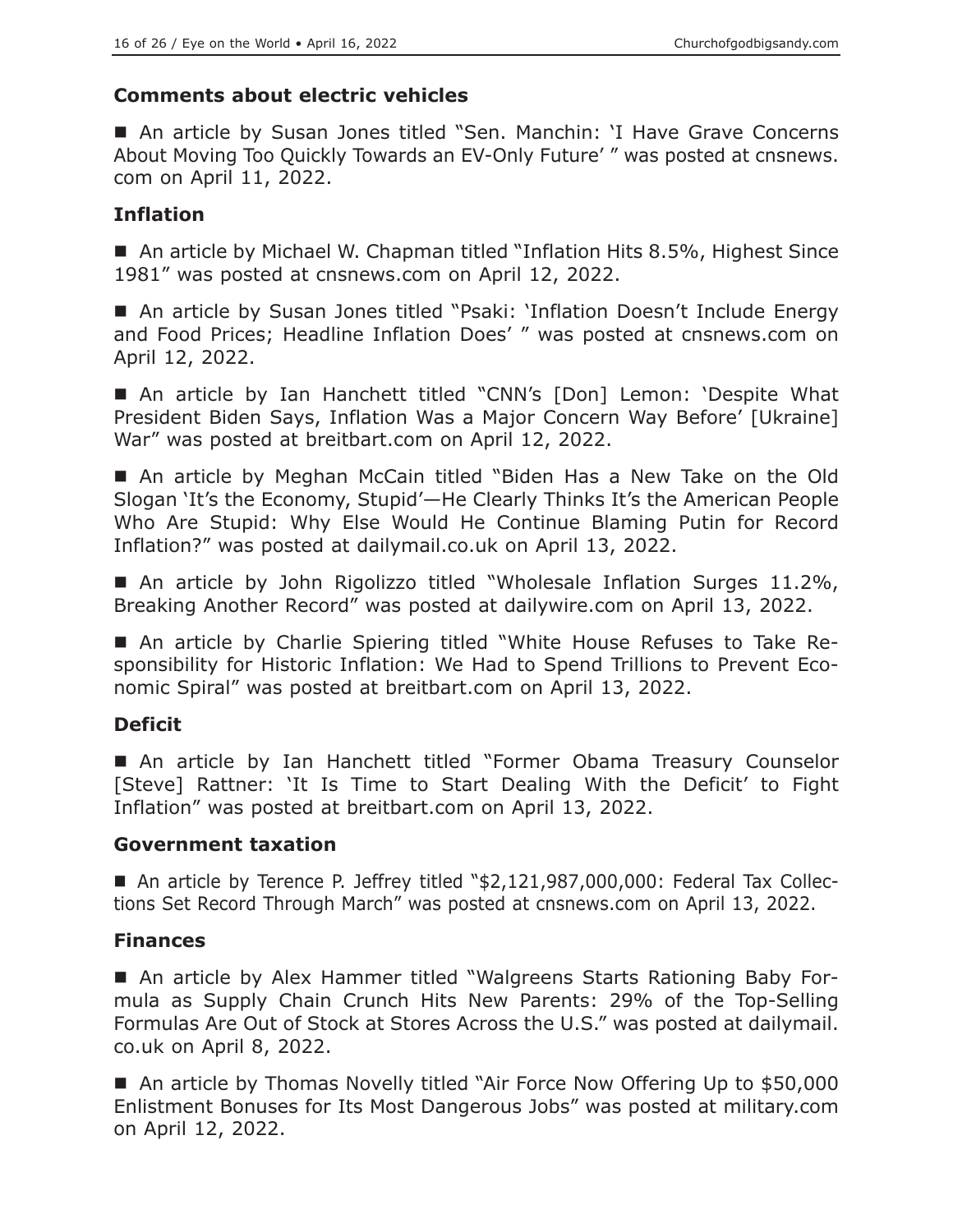■ An article by Sean Moran titled "Consumers' Research [Group] Targets American Express, Levi's in Latest Attack Against 'Woke' Capital" was posted at breitbart.com on April 13, 2022.

■ An article by Stephen M. Lepore titled "Flight From Big Cities Increases Despite End of Pandemic With Record Numbers of Homebuyers Relocating From Coastal Cities Like San Francisco, Los Angeles, New York and Seattle to More Affordable Areas to Beat Inflation and Work From Home" was posted at dailymail.co.uk on April 15, 2022.

#### **Illegal immigration**

■ An article by Spencer Brown titled "California Looks to Let Illegals Become Police Officers" was posted at townhall.com on April 8, 2022.

■ An article by John Binder titled "DOJ: California Marriage Fraud Agency Sought Green Cards for More Than 400 Illegal Aliens" was posted at breitbart.com on April 11, 2022.

■ An article by Julio Rosas titled "Biden's Open Borders Exacerbate Cruelty of Migrant Crisis" was posted at townhall.com on April 12, 2022.

■ An article by John Binder titled "Soros-Funded Group ['The Center for American Progress'] Praises Biden Plan to Open Border: 'Step in Right Direction' " was posted at breitbart.com on April 12, 2022.

■ An article by Rebecca Downs titled "Blame Game: White House Has Found Another Source to Blame for Supply Chain Crisis [Blaming Gregg Abbott for 'Unneccessary and Redundant Inspections' of Trucks at the Southern Border]" was posted at townhall.com on April 13, 2022.

■ An article by Morgan Phillips titled "Change of Tune, Jen? Psaki Says It Is 'Nice' That Texas Is Busing Migrants From the Border to D.C. Because They Are 'Free to Travel' and 'Helps Them Get to Their Final Destination' " was posted at dailymail.co.uk on April 13, 2022.

■ An article by Elizabeth Elkind and Harriet Alexander titled "Texas Drops Another Bus of Migrants From the Border on Biden's Doorstep in D.C. at 4:00 a.m.; Columbian Man Says He Now Wants to Be a Barber in New York as Gregg Abbott Continues War With White House" was posted at dailymail. co.uk on April 14, 2022.

■ An article by Ryan Saavedra titled "Biden's Latest Policy Decision Related to Southern Border Is So Bad That Even Beto O'Rourke Blasts Him" was posted at dailywire.com on April 14, 2022.

## **Truth about immigration and voting**

 Looking back to July 2021, an article by Julio Rosas titled "There It Is: NYT Op-Ed [by Alossa Araxia Abrahamian] Gives the Game Away by Wanting to Let Non-Citizens to Vote in U.S. Elections" was posted at townhall.com on July 29, 2021.

■ Looking back to July 2021, an article by Rebecca Downs titled "NYT Guest Essay Opinion Piece [Alossa Araxia Abrahamian] Claims 'There Is No Good Reason You Should Have to Be a Citizen to Vote' " was posted at townhall.com on July 31, 2021.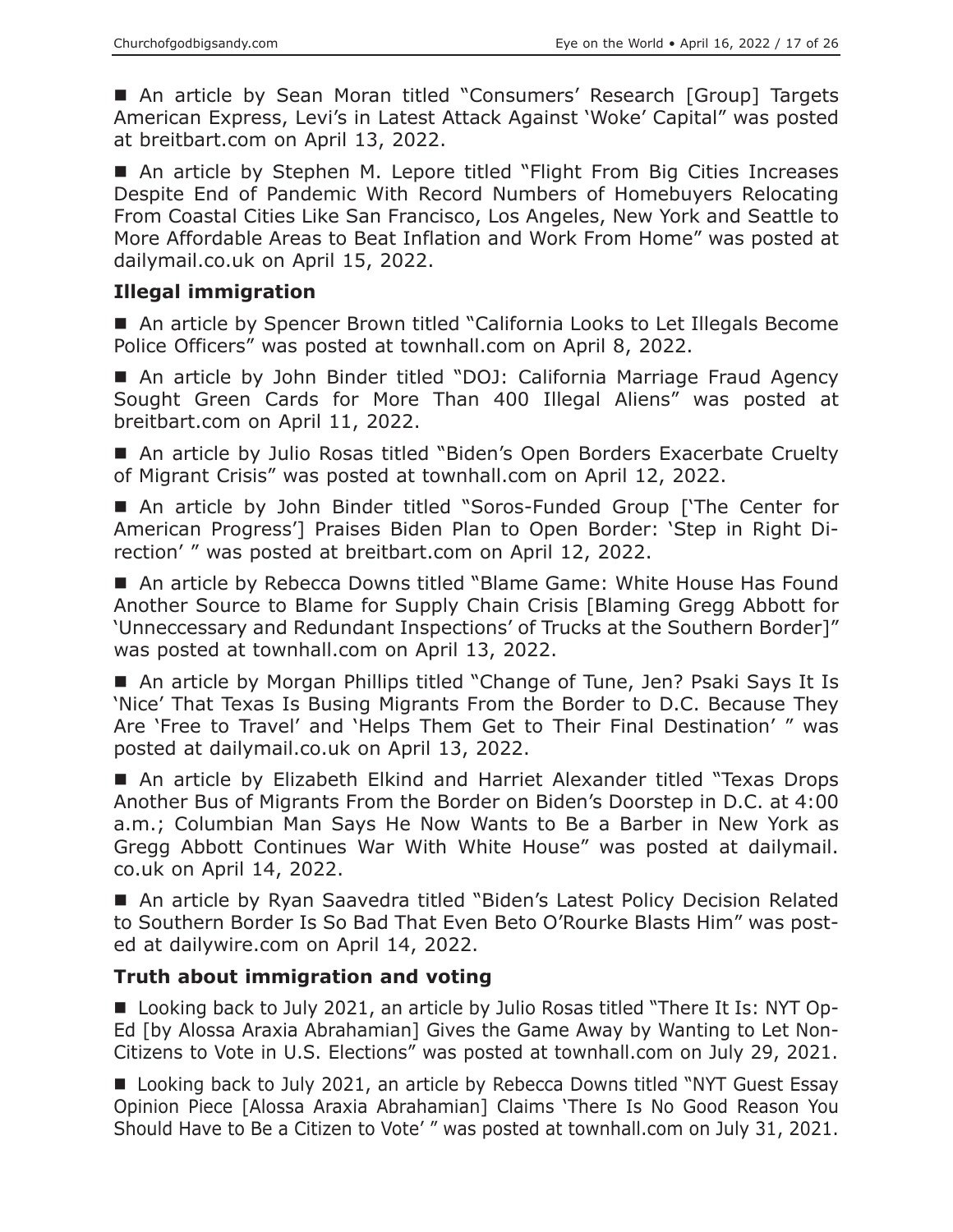■ An article by Rebecca Downs titled "Holy Cow: Poll Shows Biden Is Failing Tremendously With Hispanics" was posted at townhall.com on April 13, 2022.

## **Comments about election news**

■ An article titled "Pennsylvania Required to Provide PILF [Public Interest Legal Foundation] With Voting History of Non-Citizens the Commonwealth Added to the Voter Roll" was posted at publicinterestlegal.org on April 4, 2022.

■ An article by Allum Bokhari titled "Mark Zuckerberg Claims His Foundation Won't Meddle in Next Election After [Receiving] Backlash" was posted at breitbart.com on April 12, 2022.

 An article by Hannah Bleau titled "Citizens United Celebrates 'Major Victory' on Halting Zuckerberg Money Influencing Elections" was posted at breitbart. com on April 12, 2022.

## **Comments about defunding the police**

■ Looking back to March 2022, an article by Staff titled "Biden's [Recent] Pro-Police Talk Doesn't Change His Anti-Cop Walk" was posted at nypost.com on March 6, 2022.

■ An article by Matt Vespa titled " 'Defund the Police' Fever Leaves Seattle Without Cops to Investigate Sexual Assaults" was posted at townhall.com on April 13, 2022.

■ An article by Ian Hanchett titled "Dem. Rep. [Jamaal] Bowman Refuses to Walk Back Prior Calls for Police Reductions, Says 'There Are Other Ways to Respond' to Issues" was posted at breitbart.com on April 13, 2022.

## **Comments about excessive violent crime**

■ An article by Stephen M. Lepore titled "Georgia Gun Shop Owner, His Wife and Their 17-Year-Old Grandson Who Was Visiting Them on Spring Break Are Murdered in Robbery; 40 Weapons Are Stolen During the Raid" was posted at dailymail.co.uk on April 9, 2022.

■ An article by Janon Fisher titled "Hammer Attacks, Track Shoves and Fatal Stabbings: Out-of-Control Violent Crime on NYC Subways Spiked 50% in the 12 Months Before Today's Subway Shooting" was posted at dailymail.co.uk on April 12, 2022.

■ An article by Tim Pearce titled "L.A.'s Wealthy, Mostly White Neighborhoods Facing Crime Wave After 2020 Pandemic, Riots" was posted at dailywire.com on April 13, 2022.

## **Comments about weapons**

■ An article by Awr Hawkins titled "Biden Uses Gun Control Announcement to Renew False Claim That Early Americans Couldn't Buy a Cannon" was posted at breitbart.com on April 11, 2022.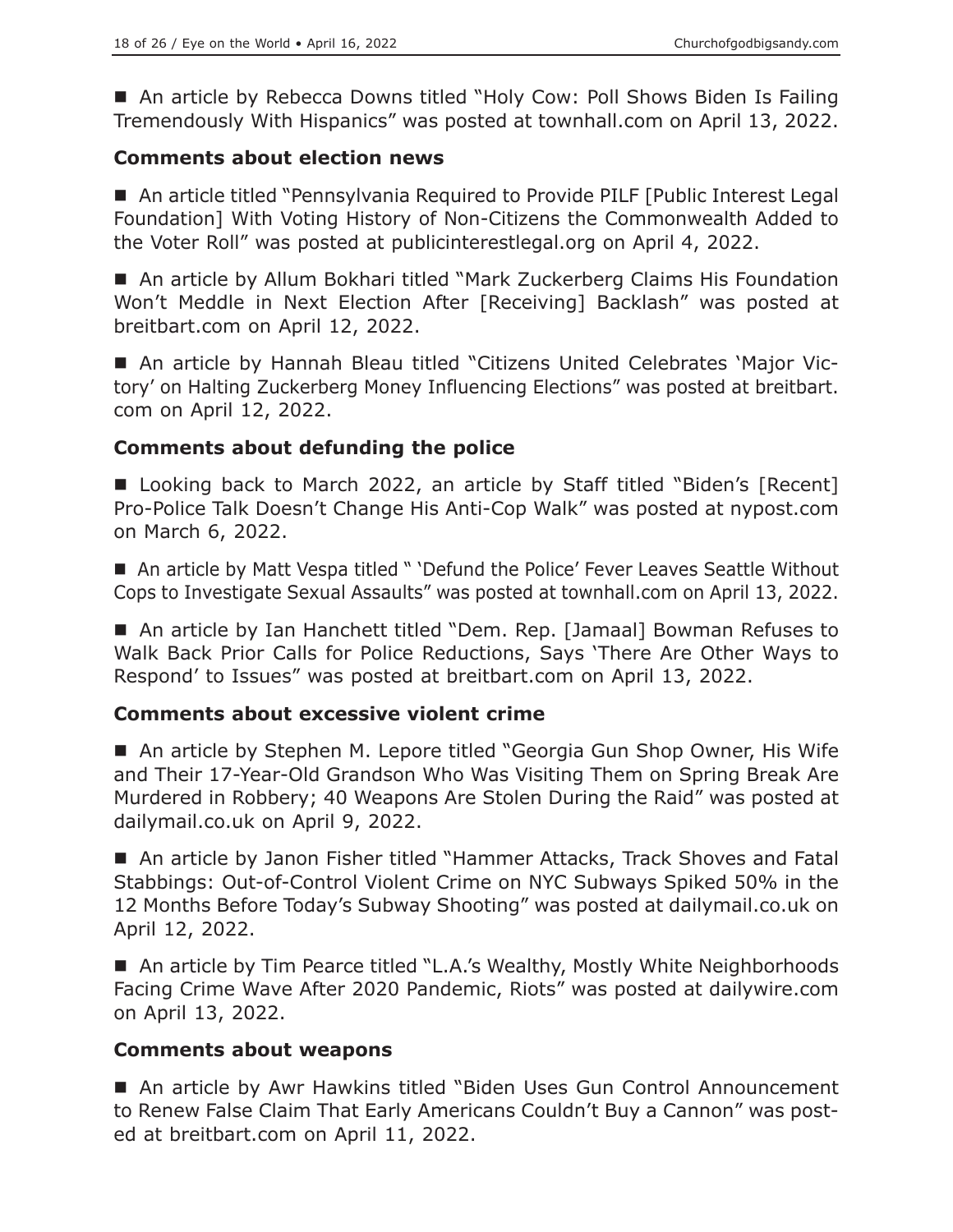# **Comments about Jan. 6 Capitol riot**

 An article by Tim Meads titled "Judge Acquits January 6 Defendant: 'Reasonably Believed' Capitol Police Let Him in Building" was posted at dailywire. com on April 6, 2022.

■ An article by Alex Oliveira titled "Leader of Proud Boys Chapter Pleads Guilty to U.S. Capitol Riot Charges and Faces Six Years in Prison" was posted at dailymail.co.uk on April 8, 2022.

## **Comments about investigation by John Durham**

■ Looking back to February 2022, an article by Jonathan Turley titled "Durham Probe Proves Some Media Would Rather Ignore a Major Story Than Expose Their Role in Covering It Up" was posted at foxnews.com on Feb. 16, 2022.

■ An article titled "Indicted Clinton Lawyer Michael Sussmann Loses Bid to Have His Case for Lying to the FBI Thrown Out: Democrat-Linked Attorney Charged by Special Counsel Durham Set to Face a Jury Next Month" was posted at dailymail.co.uk on April 13, 2022.

■ An article by Joel B. Pollak titled "Judge Rejects Motion to Dismiss 'Russia Collusion' Hoax Case: [Michael] Sussmann Trial Starts in May" was posted at breitbart.com on April 13, 2022.

## **Comments about transgenders**

■ An article by Morgan Phillips titled " 'If the Good Lord Made You a Boy, You Are a Boy': Alabama Governor Kay Ivey Signs Bill Making It a Felony for Doctors to Give Children Medication to Alter Their Gender Just 24 Hours After Jen Psaki Attacked Republican States for 'Cynical' Transgender Laws" was posted at dailymail.co.uk on April 8, 2022.

 An article by Luke Rosiak titled "Loudoun Officials Could Face Criminal Charges for Rape Coverup [When a Boy Wearing a Skirt Raped a Girl in Girls' Bathroom]" was posted at dailywire.com on April 13, 2022.

■ An article by Andrea Blanco titled "Two Inmates at All-Women's New Jersey Jail Are Pregnant After both Had Sex With Transgender Prisoners: ACLU Won Battle to House 27 Trans Inmates There" was posted at dailymail.co.uk on April 13, 2022.

 An article by Katherine Hamilton titled "Kentucky Lawmakers Override Governor's Veto, Protect Women's Sports From Transgender Activists" was posted at breitbart.com on April 14, 2022.

# **"Grooming" youth about gender and orientation**

■ Looking back to March 2022, an article by DeClan Leary titled "Florida's Anti-Grooming Bill [Grooming Is Building an Emotional Relationship of Trust With a Child to Manipulate or Exploit Them]" was posted at theamericanconservative.com on March 12, 2022.

■ An article by Corinna Cohn titled "What I Wish I'd Known When I Was 19 and Had Sex Reassignment Surgery" was posted at washingtonpost.com on April 11, 2022.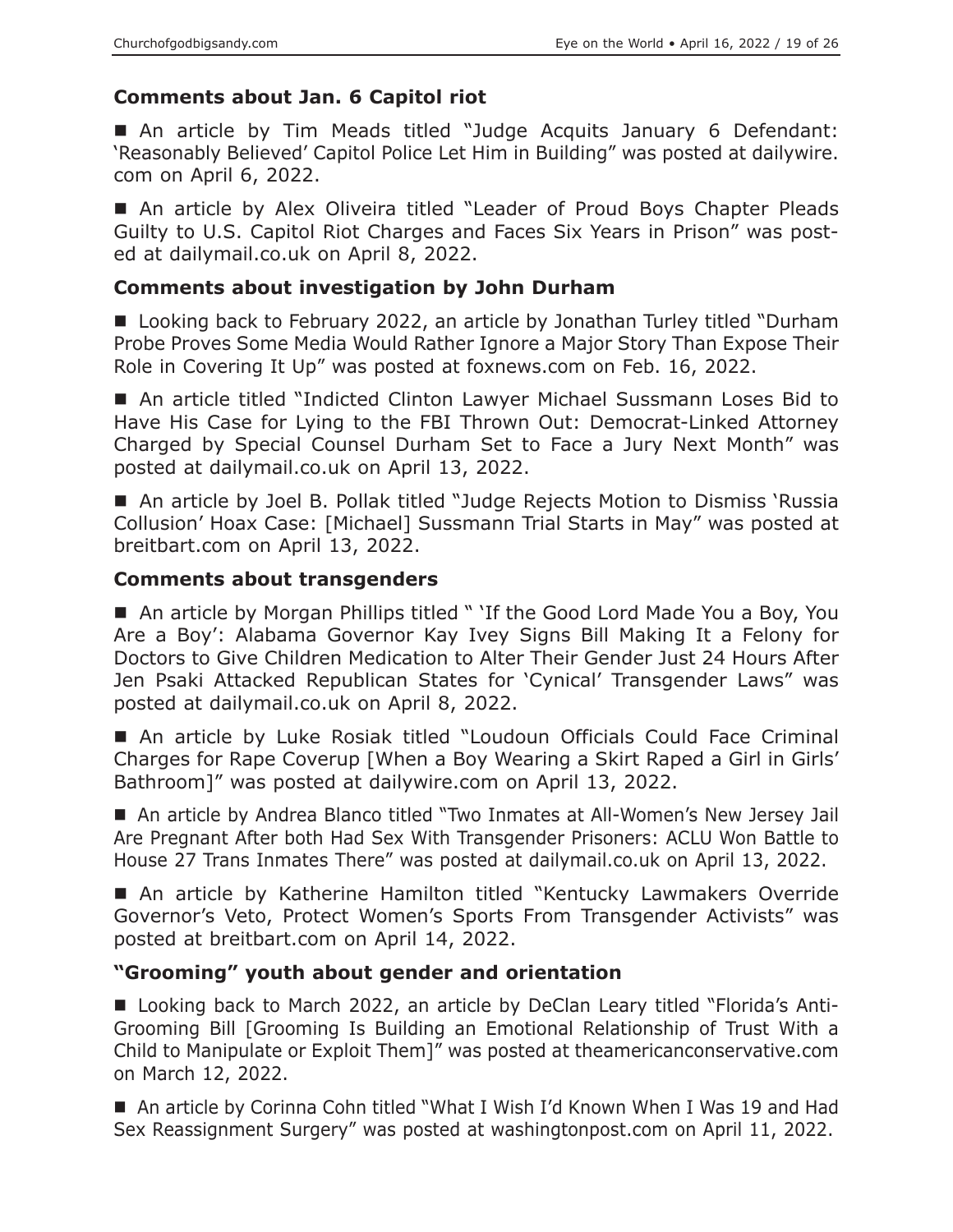# **Pushing the agenda**

■ An article by Landon Mion titled "Trans First Grade Teacher Claims Doctors 'Guess' a Baby's Gender When They Are Born" was posted at townhall.com on April 11, 2022.

■ An article by Landon Mion titled "Two West Coast States [Washington and Oregon] Teach Students There Are 'Many Ways to Express Gender' " was posted at townhall.com on April 12, 2022.

■ An article by Alana Mastrangelo titled "Schoolhouse Sickos: New Jersey Lesson Plan Endorses Puberty Blockers to Fifth Graders to 'Manage' Teen Years" was posted at breitbart.com on April 12, 2022.

■ An article by Penny Starr titled "University Event [at Washington University in St. Louis, Missouri] Pushes Children Picking Their Gender: They 'Know What Feels Good to Them' " was posted at breitbart.com on April 13, 2022.

■ An article by Penny Starr titled "Brooklyn Library Offering Books Removed From Schools to Teens Across United States Through E-Book System [With the Top Three Books About Gender]" was posted at breitbart.com on April 14, 2022.

## **Keeping information from parents**

■ An article by Landon Mion titled "[Virginia Governor Glenn] Youngkin Signs Bill Requiring Schools to Notify Parents of Sexually Explicit Material" was posted at townhall.com on April 11, 2022.

## **Disney resists Florida anti-grooming bill**

■ An article by Sarah Whitten titled "Disney's Networks Among Outlets That Will Air New PSA [Public Service Announcement] Featuring Trans Teens" was posted at cnbc.com on April 6, 2022.

■ An article by Landon Mion titled "Disney Corporate President [Karey Burke] Says Gen Z Is 'Queerer' Than Past Generations, Urges Company to 'Get With It' " was posted at townhall.com on April 9, 2022.

 An article by Madeline Leesman titled "Trangender Disney Heir [Roy P. Disney, Grand-Nephew of Walt Disney] Apologizes for Not Doing More Against Florida's Parental Rights Bill" was posted at townhall.com on April 11, 2022.

## **Citizens upset with Disney**

■ Looking back to March 2022, an article by Jarryd Jaeger titled " 'Daily Wire' [News Outlet] Launches Kids Programming to Rival Disney" was posted at thepostmillennial.com on March 30, 2022.

■ An article by Peter Pischke titled "This Time Is Different; Boycott Disney Will Work" was posted at townhall.com on April 8, 2022.

■ An article by Penny Starr titled "Poll: Nearly 70 Percent of American Voters Less Likely to Do Business With Woke Disney" was posted at breitbart.com on April 12, 2022.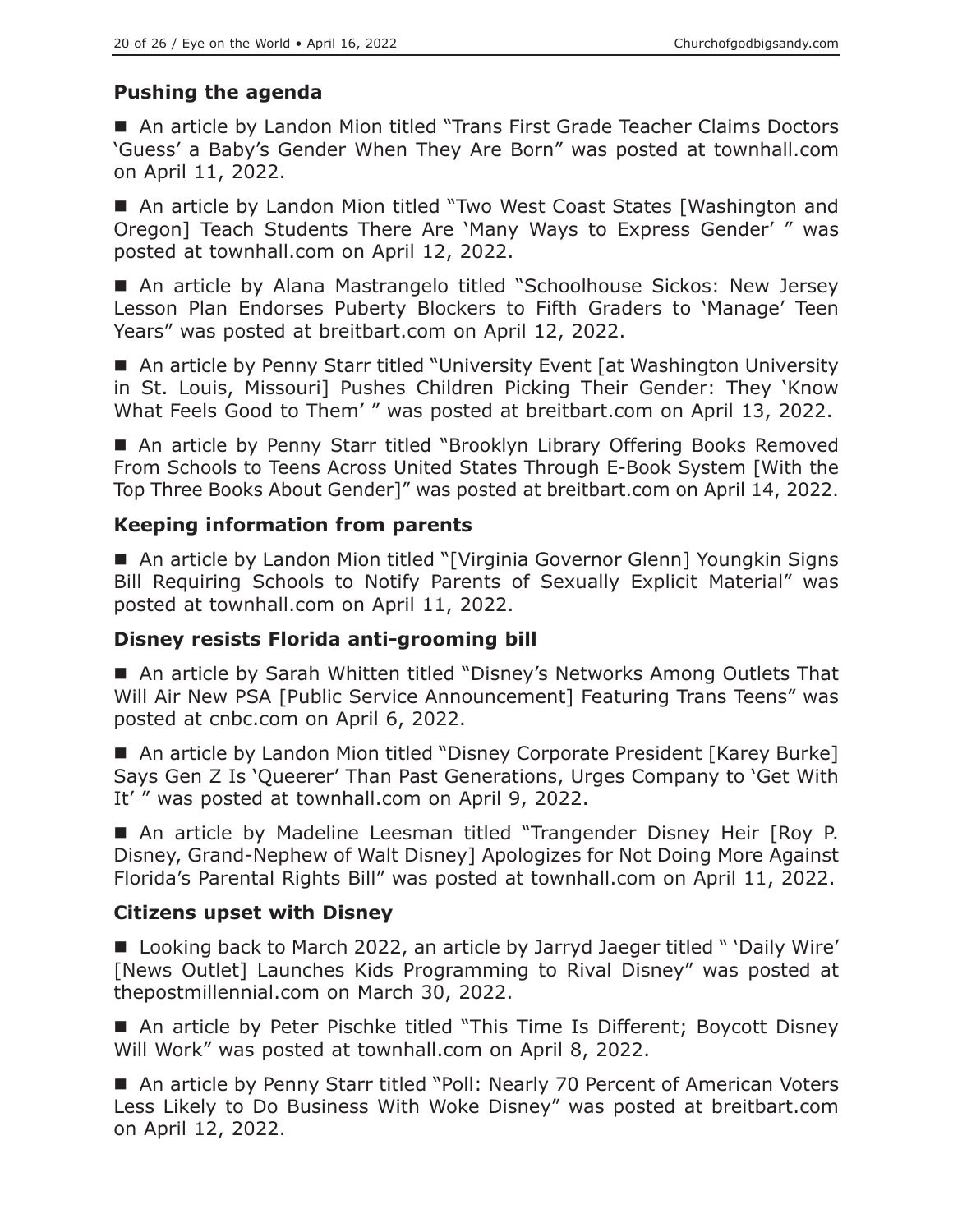A video and an article by David Ng titled "Watch: Parents March on Disneyland to Protest Studio's Woke LGBTQ+ Agenda for Children" were posted at breitbart.com on April 13, 2022.

■ An article by Joe Morgan titled "[Black Journalist] Jason Whitlock Takes Aim at Disney, ESPN: 'Feminizing and Wokefying Sports' " was posted at dailywire.com on April 14, 2022.

## **States imitating Florida anti-grooming law**

■ An article by Katherine Hamilton titled "Tennessee Legislators Protect Children From K-12 Transgender Advocates" was posted at breitbart.com on April 12, 2022.

## **Comments about Tony Dungy**

■ An article by Paul Bois titled " 'That's Fraud': Leftists Rage at Tony Dungy for Standing With Governor Ron DeSantis on Fatherhood Bill" was posted at breitbart.com on April 11, 2022.

■ An article by Warner Todd Huston titled "Dungy Doubles Down on Support for DeSantis' Fatherhood Bill, Uses Obama's Words Against Critics" was posted at breitbart.com on April 13, 2022.

## **Comments about Winsome Sears**

■ An article by Ian Hanchett titled "[Winsome] Sears: The Rich Already Get to Decide What Their Kids Are Taught, Everyone Else Should Have That Power" was posted at breitbart.com on April 12, 2022.

## **Comments about racism and white supremacy**

 An article by Paul Bois titled "Oberlin College Still Refusing to Pay \$33 Million in Damages to Bakery It Slandered as Racist" was posted at breitbart. com on April 11, 2022.

## **Comments about crimes against Black citizens**

■ An article by Paul Bois titled "Democrat Donor Ed Buck Sentenced to 30 Years in Prison for Deaths of Two Young Black Men" was posted at breitbart. com on April 14, 2022.

## **Comments about Marxist BLM corporation**

■ Looking back to June 2020, an article by Mark Moore titled "BLM Leader [Hawk Newsome]: If Change Doesn't Happen, Then 'We Will Burn Down This System' " was posted at nypost.com on June 25, 2020.

 A video and an article by Amanda Prestigiacomo titled "Video: Leftists Scream 'Black Lives Matter,' Swarm Allen West at [University of Buffalo] Campus Event; Police Escort Him Out" were posted at dailywire.com on April 8, 2022.

■ An article by Katie Pavlich titled "Is the BLM Scam Coming to an End?" was posted at townhall.com on April 8, 2022.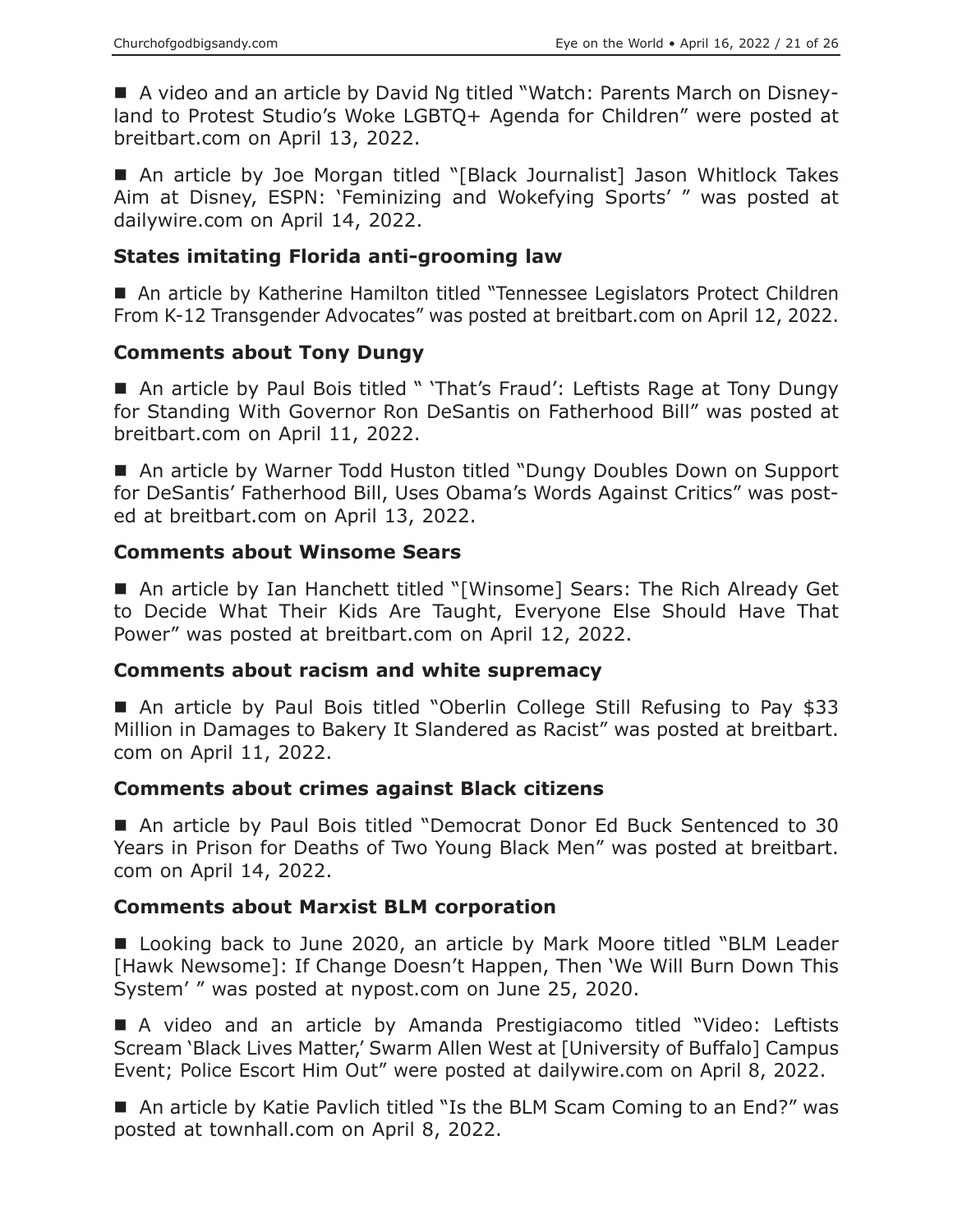■ An article by Wendell Husebo titled "BLM Claims \$6 Million California Mansion Bought for Cultivating 'Joy' " was posted at breitbart.com on April 11, 2022.

## **Comments about police misconduct**

■ An article by Alyssa Guzman titled "North Carolina Woman Sues Cops After They Broke Her Arm When Trying to Arrest Her for Refusing to Show Her License to Officers Who Were Called to Her Apartment for a Noise Complaint" was posted at dailymail.co.uk on April 8, 2022.

 An article by Nicole Duncan-Smith titled "Off-Duty Michigan Cop Who Stopped Teen on Paper Route and Pulled Gun on Him Is Hit With Three Felony Charges Just Months After Arbitrator Approved His Reinstatement" was posted at atlantablackstar.com on April 12, 2022.

■ An article by Andrea Cavallier titled "Michigan Police Release Footage of White Cop Fatally Shooting Black Man in the Head During Struggle Over Taser After Traffic Stop: Man's Family Retain Benjamin Crump Who Says 'Excessive Force Was Used' " was posted at dailymail.co.uk on April 13, 2022.

■ An article by Gina Martinez titled "Defiant White Arkansas Sheriff Refuses to Apologize After He's Caught on Call Wrongly Blaming Black People for a Shooting: Admits to Using N-Word and Racial Slurs, but Says 'Everyone Does It' " was posted at dailymail.co.uk on April 13, 2022.

## **Comments about district attorney misconduct**

■ An article by David Ng titled "[Pop Star] John Legend Stumps for Far-Left, Soros-Backed DA Candidates as Violent Crime Soars" was posted at breitbart.com on April 14, 2022.

## **Comments about reparations**

■ An article by Tim Meads titled "L.A. City Council Votes to Support California Task Force Pursuing Reparations" was posted at dailywire.com on April 13, 2022.

## **New variant**

■ An article by Colin Lodewick titled "A More Contagious Variant of Omicron Is Sweeping Across America, but It Doesn't Come Close to the Original's Severity" was posted at fortune.com on April 14, 2022.

## **Comments about mandates and lockdowns**

■ An article by Landon Mion titled "Emory University Restricts Internet Access for Students Who Refuse Covid Booster" was posted at townhall.com on April 8, 2022.

 An article by Hannah Bleau titled "Ron DeSantis: 'No Floridian Will Be Restricted, Mandated' or Locked Down Under My Leadership" was posted at breitbart.com on April 13, 2022.

 An article by Joel B. Pollak titled "California Bill Would Allow Doctors to Lose Licenses Over Covid 'Misinformation or Disinformation' " was posted at breitbart.com on April 13, 2022.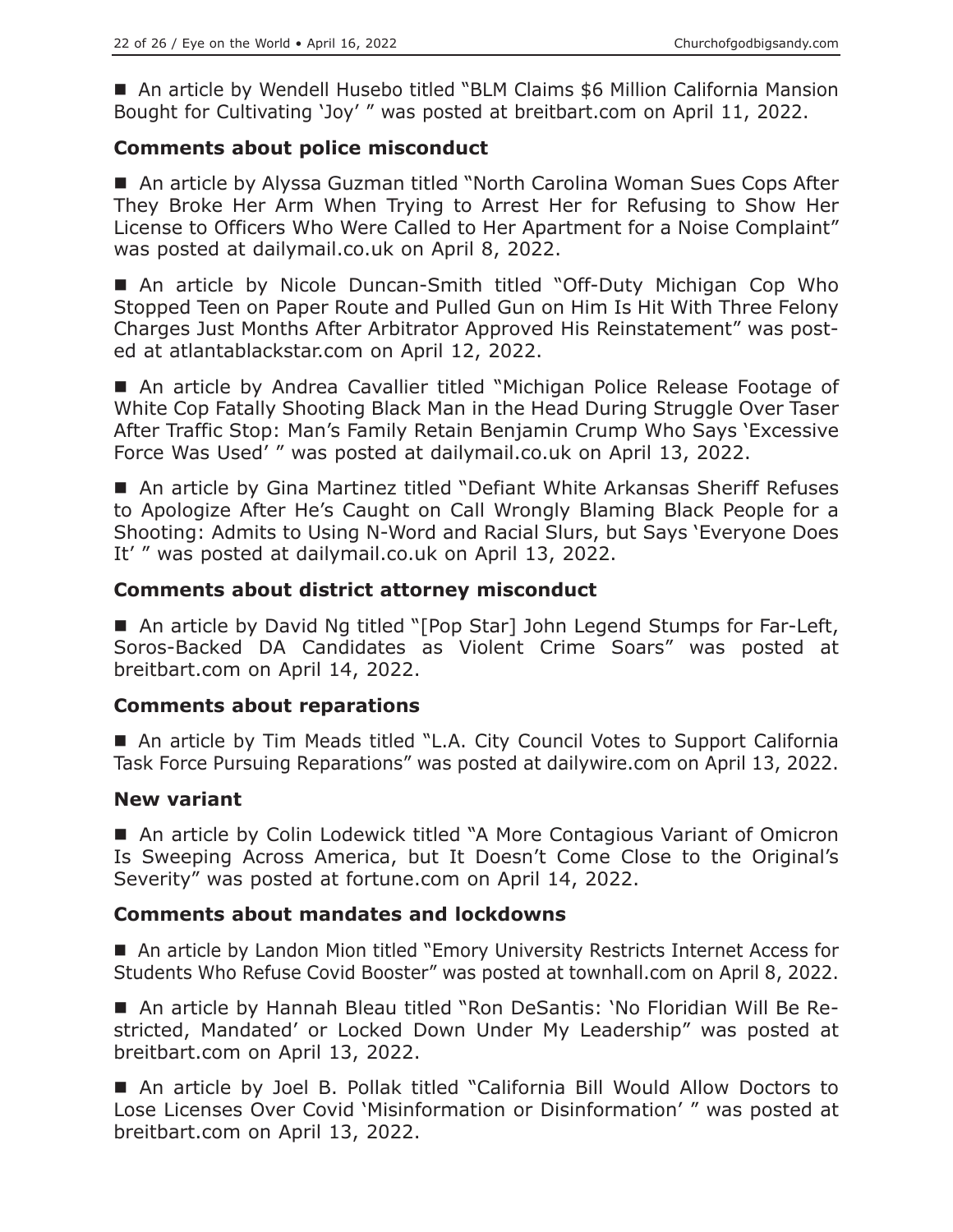# **Comments about vaccine mandates**

■ An article by Kristina Wong titled " 'I've Been Grounded': Six Marine Pilots Speak Out Against Covid Vaccine Mandate" was posted at breitbart.com on April 11, 2022.

 An article by Hannah Bleau titled "[NBA Philadelphia] Sixers Guard [Matisse Thybulle] to Miss Playoff Games [in Toronto] Due to Not Being 'Fully Vaccinated' " was posted at breitbart.com on April 11, 2022.

## **Comments about vaccines**

 An article by Allana Akhtar titled "Bill Gates Said It's 'Kind of Weird' That 'Crazy People' Are Protesting Vaccines Outside His TED Talk When He Has Helped Save Millions of Lives" was posted at businessinsider.com on April 12, 2022.

■ An article by Dr. Joseph Mercola titled "FDA and Pfizer Knew Covid Shot Caused Immunosuppression" was posted at mercola.com on April 14, 2022.

## **Comments about masks at colleges**

■ An article by Mansur Shaheen titled "NYC's Columbia University Reimposes Classroom Mask Mandate After Covid Cases on Campus Jump Four-Fold Over the Past Week—On Same Day Philadelphia Faces Criticism for Restoring Indoor Mask Mandates" was posted at dailymail.co.uk on April 12, 2022.

## **Comments about masks for on planes**

■ An article by John Binder titled "Joe Biden Keeps Mask Mandates for Americans Traveling, Ends Coronavirus Restrictions for Border Crossers" was posted at breitbart.com on April 13, 2022.

■ An article by Joshua Klein titled "Republicans Rip 'Hypocritical' Biden Travel Mask Mandate Extension: Covid 'Over' for Illegals at Border, Not Americans on Planes" was posted at breitbart.com on April 13, 2022.

## **Media comments about Tucker Carlson**

■ An article by Jeff Poor titled "Tucker Carlson: China's Rulers Are Using Covid Restrictions to Stay in Power Forever" was posted at breitbart.com on April 12, 2022.

## **Media comments about Joy Reid**

■ An article by Zach Jewell titled "[MSNBC] Joy Reid Melts Down Over [Michigan Governor Gretchen] Whitmer Kidnapping Plot Trial: No Convictions 'As Long As You're a White, Right-Wing Extremist' " was posted at dailywire.com on April 10, 2022.

## **Media comments about Bill Maher**

■ An article by Katie Jerkovich titled " 'Pigs at the Trough': Bill Maher Blasts Biden's 'Build Back Better' and 'Government Spending' During Covid" was posted at dailywire.com on April 13, 2022.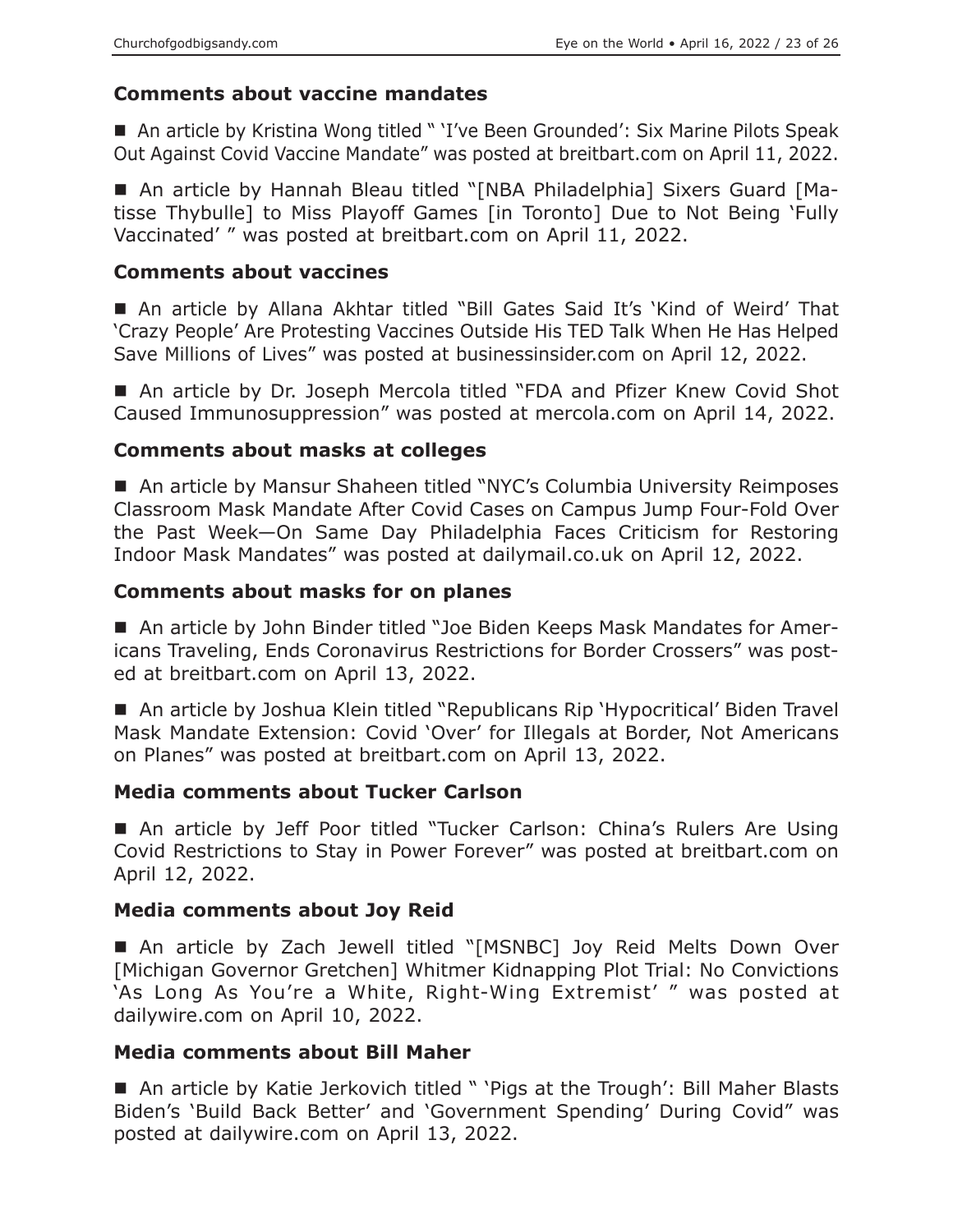## **Media comments about Joy Behar**

■ An article by Virginia Kruta titled " 'I Don't Think It Is': Joy Behar Claims Homosexuality Isn't Mentioned in the Bible" was posted at dailywire.com on April 13, 2022.

 An article by Pam Key titled "[Joy] Behar [Shows Her Ignorance]: 'Supreme Court Is Poised to Pass a Bill' Making New York an Open Carry State" was posted at breitbart.com on April 14, 2022.

#### **Other comments about the media**

■ An article by Scott Whitlock titled "0 for 12: The Networks Have Ignored All 12 Kamala Staffers Resigning" was posted at newsbusters.org on April 5, 2022.

 An article by Alex Hammer and Harriet Alexander titled "Discovery Completes Its Merger With WarnerMedia and Acquires the Rights for CNN, HBO and Warner Bros Content—As Staff Fear 'Bloodbath' of Layoffs" was posted at dailymail.co.uk on April 8, 2022.

 An article by Pam Key titled "MSNBC's [Jason] Johnson: MAGA [Make America Great Again] Movement a 'Terrorist Organization' " was posted at breitbart.com on April 11, 2022.

 An article by Kipp Jones titled "MSNBC Guest [Naveed Jamali] Says NYPD Should Spy on People at Out-of-State Gun Shows After [NYC] Subway Shooting: 'Be Proactive' " was posted at mediaite.com on April 12, 2022.

■ An article by John Nolte titled "Big Cuts Expected at Flailing CNN+" was posted at breitbart.com on April 12, 2022.

■ An article by Warner Todd Huston titled "CNN+ Tanking Less Than a Month After Hiring Leftists Jemele Hill, Rex Chapman" was posted at breitbart.com on April 12, 2022.

■ An article by John Nolte titled "CNN+ Paid \$300 Million to Attract Fewer Than 10,000 Daily Viewers" was posted at breitbart.com on April 13, 2022.

## **Democrats worried about Kamala Harris**

■ An article by Katelyn Caralle titled "Even Kamala's Home State Has Turned on Her: Just 35% of California Residents Approve of the VP's Job in the White House in the Face of Skyrocketing Inflation and a Deepening Border Crisis" was posted at dailymail.co.uk on April 13, 2022.

## **Biden's mental capacity**

 An article by historian Wilfred McClay titled "Americans Are Torn Between the Desire to Save Ukraine and the Sad Reality That We Won't; Years of Division and a Visibly Incompetent Blunderer as President Have Made Our Nation Weak" was posted at dailymail.co.uk on April 8, 2022.

 An article by Wendell Husebo titled "Joe Biden Has Only Given One Interview With Establishment Media in 2022" was posted at breitbart.com on April 9, 2022.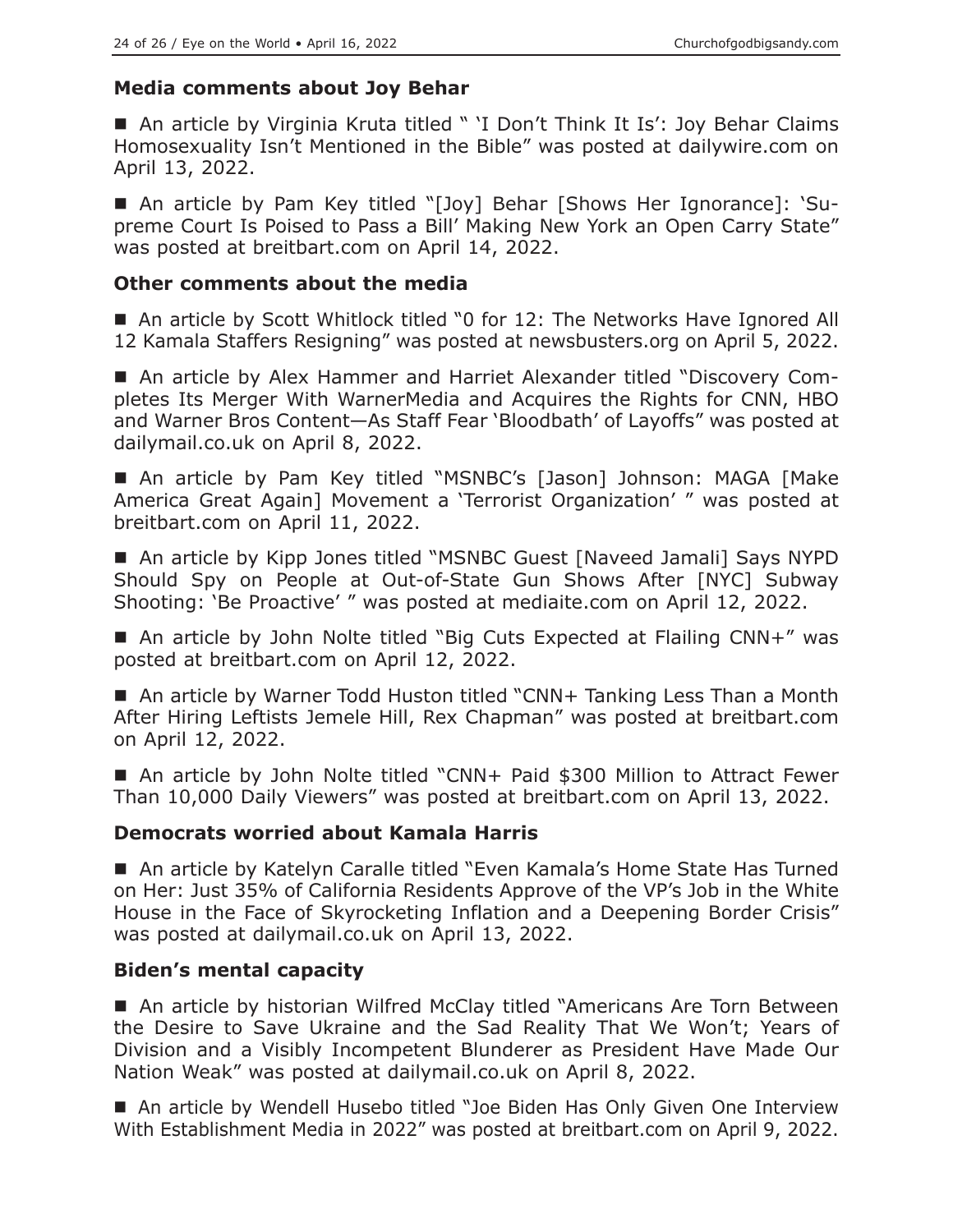■ An article by Frances Martel titled "North Korea Mocks White House Aides for Having to Clean Up After Biden's 'Senility' " was posted at breitbart.com on April 12, 2022.

■ An article by Bill Bostock titled "Saudi State-Funded TV Aired a Sketch Mocking Biden as a Forgetful, Sleepy Old Man as U.S.-Saudi Relations Hit New Low" was posted at businessinsider.com on April 12, 2022.

 An article by Virginia Kruta titled "Jen Psaki Explains Away Biden Walkbacks, Says He's Keeping His Promise to 'Shoot From the Shoulder' " was posted at dailywire.com on April 13, 2022.

■ An article by Alex Hammer and Morgan Phillips titled "Moment a Confused Looking Biden Sticks Out His Hand and Appears to Shake Thin Air After Falsely Claiming in Speech That He Had Also Been a 'Full Professor' at UPenn for Four Years" was posted at dailymail.co.uk on April 14, 2022.

#### **Biden and Harris supporters and detractors**

 An article by Wendell Husebo titled "Democrat Operatives Warn Joe Biden Will Have 2024 Primary Challenger" was posted at breitbart.com on April 13, 2022.

■ An article by Staff titled "Pelosi Sends 'Dear Colleague Letter'–'As We . . . Continue to Celebrate the Holy Month of Ramadan' " was posted at cnsnews. com on April 11, 2022.

■ An article by Salena Zito titled "Pennsylvania's Dramatic Shift Rightward Is a Warning Sign for Both Parties About Overreach" was posted at townhall. com on April 12, 2022.

■ An article by Stephen Moore titled "Biden Wants to Regulate Everything-Even Your Air Conditioning" was posted at townhall.com on April 12, 2022.

■ An article by Leif Le Mahieu titled "Executive of Defunct Green Energy Company Gets 6 Years in Prison for Role in Billion Dollar Ponzi Scheme" was posted at dailywire.com on April 13, 2022.

■ An article by Paul Best and Andrew Murray titled "[Democrat] Rep. Henry Cuellar Not a Target of DOJ Investigation That Saw His Home and Office Raided, Attorney Says" was posted at foxnews.com on April 13.

 An article by Alyssa Guzman and Elizabeth Elkind titled "Senator Dianne Feinstein, 88, Says She Will Not Step Down Before Her Term Ends in 2024 Despite Fears From Democratic Colleagues She Is 'Mentally Unfit to Serve' " was posted at dailymail.co.uk on April 15, 2022.

#### **Comments about conservatives**

■ An article by Matt Vespa titled "Of Course, the GOP Has Found a Way to Totally Blow the 2022 Midterms [by Cooperating With Democrats on Democrat Immigration Reform]" was posted at townhall.com on April 7, 2022.

■ An article by Ronny Reyes titled "Florida Governor Ron DeSantis Says There Will Be a 'Cold War' Between His State and Georgia If Stacey Abrams Wins